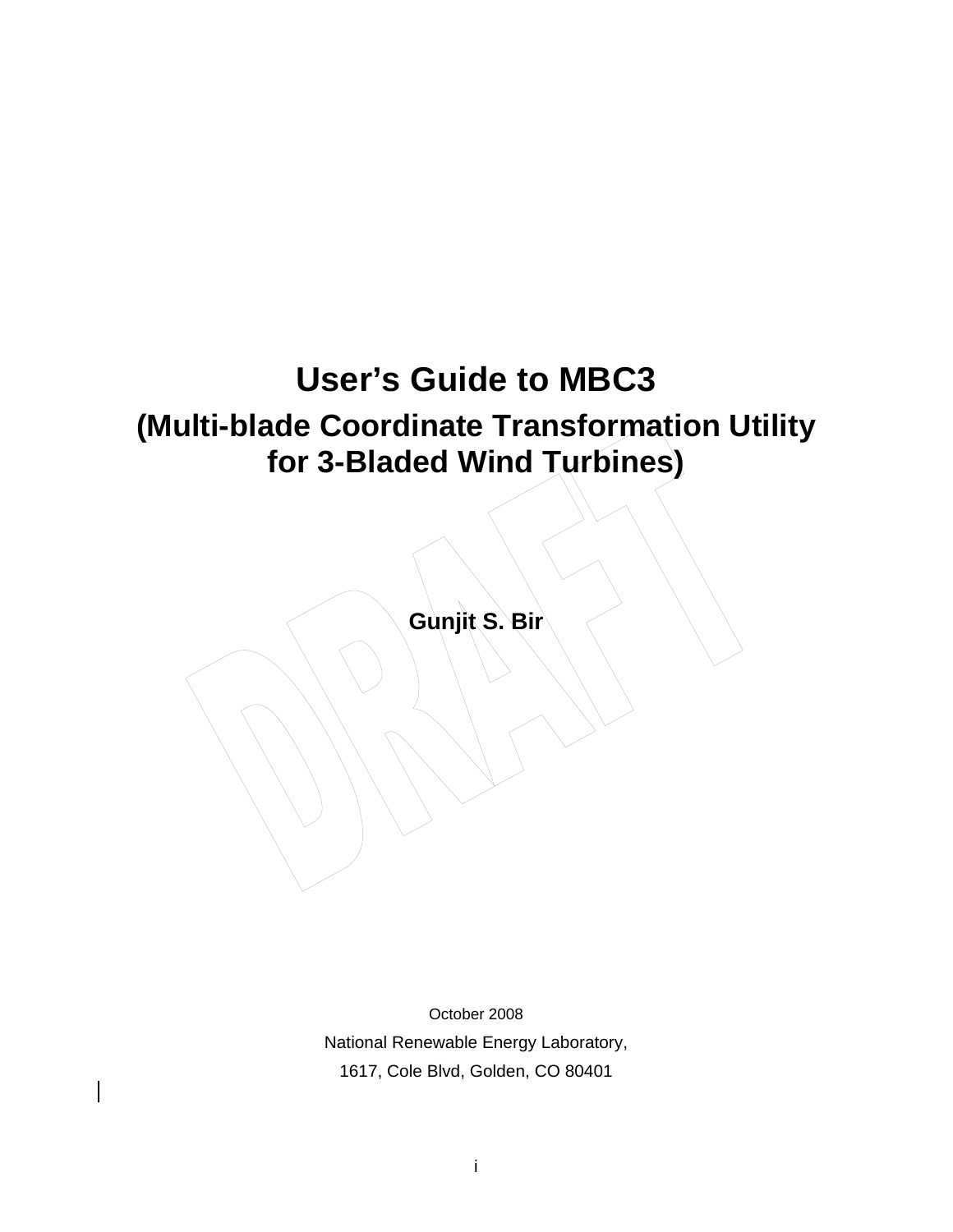### <span id="page-1-0"></span>**About this Guide**

The dynamics of wind turbine rotor blades are generally expressed in rotating frames attached to the individual blades. The tower-nacelle subsystem sees the combined effect of all rotor blades, not the individual blades. This is because the rotor responds as a whole to excitations such as aerodynamic gusts, control inputs, and tower-nacelle motion—all of which occur in a nonrotating frame. Multi-blade coordinate transformation (MBC) helps integrate the dynamics of individual blades and express them in a fixed (nonrotating) frame. MBC involves two steps: transformation of the rotating degrees of freedom, and transformation of the equations of motion. Ref [1] details the MBC operation. However, a summary of the MBC concept and underlying transformations is provided in this manual.

This guide describes usage of MBC3, a MATLAB-based script we have developed to perform multiblade coordinate transformation of wind turbine system matrices. In its current form, MBC3 is applicable to system matrices generated by  $FAST<sup>1</sup>$  only. The system matrices may have arbitrary--but physically consistent—sizes. These matrices may also optionally include control, disturbance, output, and feedforward matrices. Also, the associated state, control, and disturbance vectors may have states that are partly referred to the fixed frame and partly to the rotating frame. A key feature of MBC3 is that it can handle variable-speed operation and turbines with dissimilar blades. Depending on the analysis objective, a user may generate system matrices either in the first-order (state-space) form or the second-order (physical-domain) form. MBC3 can handle both the first- and second-order system matrices. These matrices in general govern the aero-hydro-servo-elastic behavior of a wind turbine. Following multi-blade coordinate transformation, MBC3 also performs eigenanalysis, results of which are presented in different formats to aid modal and stability analysis. MBC3 automatically detects if optional matrices (e.g., control, disturbance, output, and feed-forward matrices) are present and performs multi-blade coordinate transformation accordingly.

Multi-blade coordinate transformation has several applications<sup>3</sup>, but is essential to modal and stability analyses. Commonly, wind turbine researchers first compute the periodic state-space matrix, time-average it over the rotor rotational period, and then apply conventional eigenanalysis to compute modal and stability characteristics. Direct averaging, however, eliminates all periodic terms that contribute to system dynamics, thereby producing errors. While averaging itself is not always a bad approach, it must follow MBC. Reference [1] provides sample results that illustrate this point. Main advantages of MBC are: capturing cumulative dynamics of the rotor blades and its interaction with the tower-nacelle subsystem, well-conditioning of system matrices by eliminating non-essential periodicity, and filtering operation<sup>1</sup>.

This guide provides step-by-step instructions on how to load system matrices from FAST to MATLAB, how to perform multi-blade coordinate transformation on these matrices, and how to interpret the transformed matrices. The guide also describes the inputs to MBC3. The script runs fast (usually in a few seconds). If this guide does not help resolve a problem you may have with script execution, contact us. In future, we will upgrade MBC3 so it could be directly integrated with FAST or any other aeroelastic code.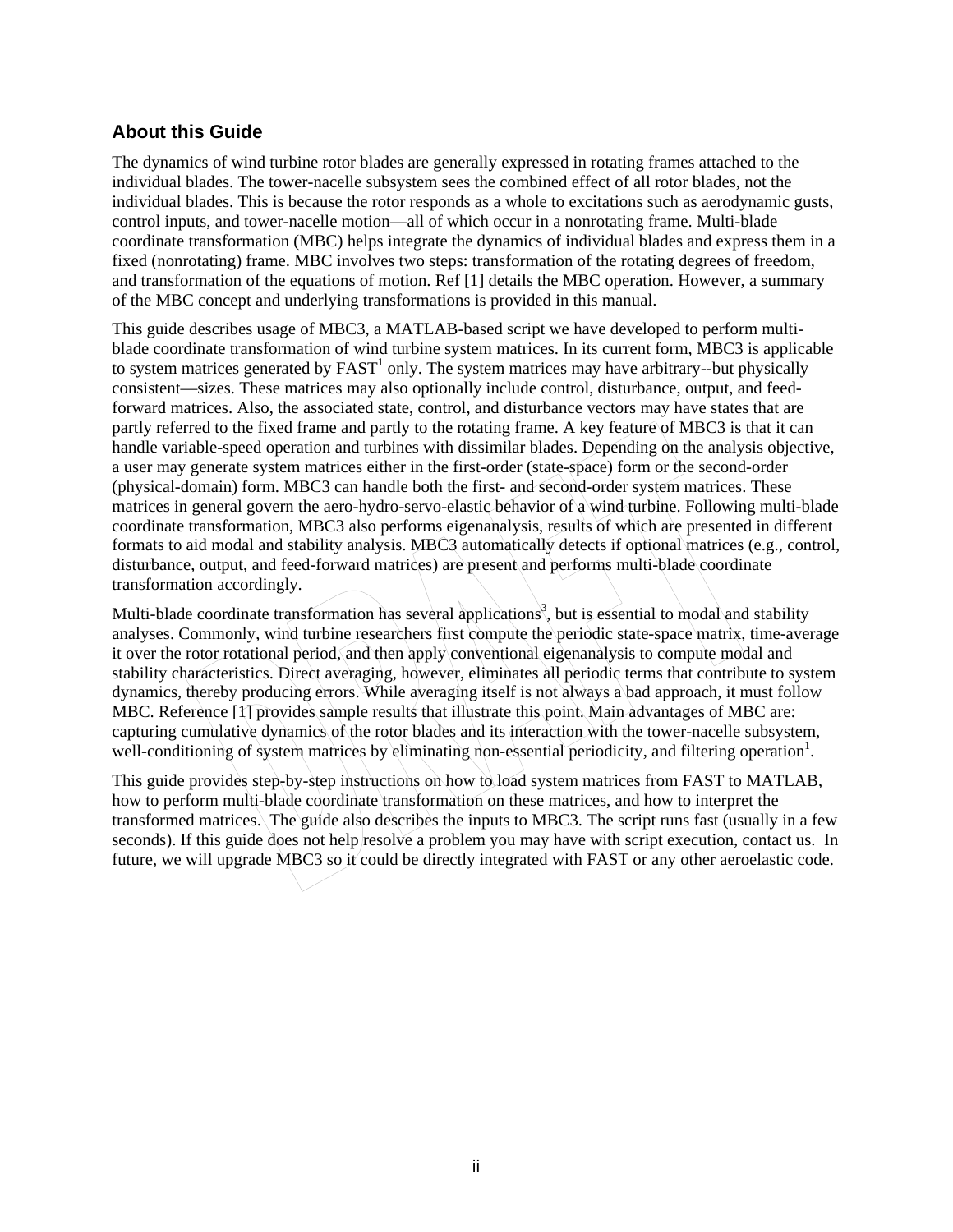# **DOCUMENT REVISION RECORD**

| <b>Revision</b> | Date        | <b>Description</b>                         |
|-----------------|-------------|--------------------------------------------|
| 00.1            | 13-Oct-2008 | First publication. Supports MBC3 v1.00.00. |

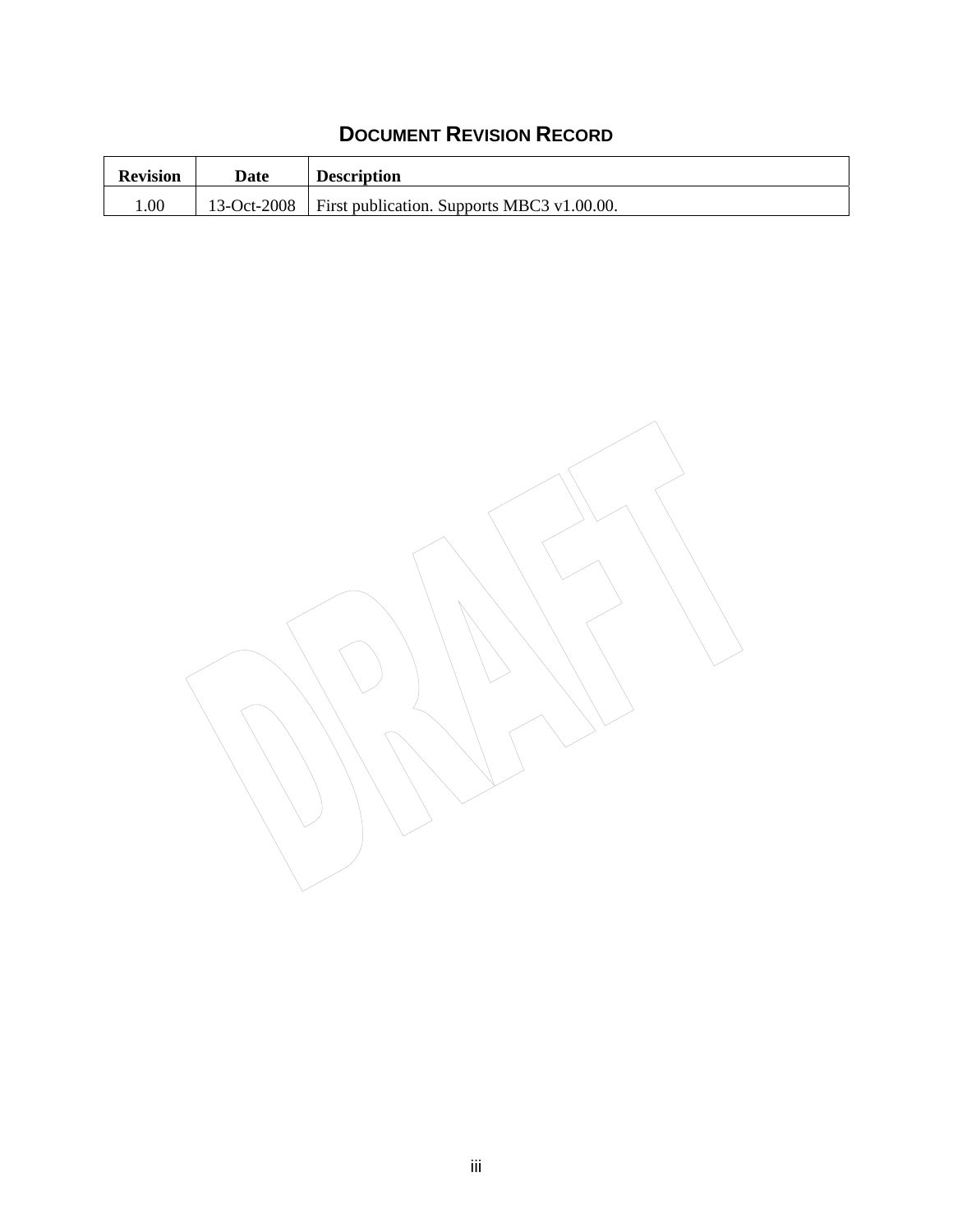# **Contents**

<span id="page-3-0"></span>

| $\mathbf{1}$   |                                    |  |
|----------------|------------------------------------|--|
| $\overline{2}$ |                                    |  |
| 3              |                                    |  |
| 3.1            |                                    |  |
| 3.2            |                                    |  |
| $\overline{4}$ |                                    |  |
| 5              |                                    |  |
| 6              |                                    |  |
| 7              |                                    |  |
| 8              |                                    |  |
|                |                                    |  |
|                |                                    |  |
|                | $\sim$ $\sim$ $\sim$ $\sim$ $\sim$ |  |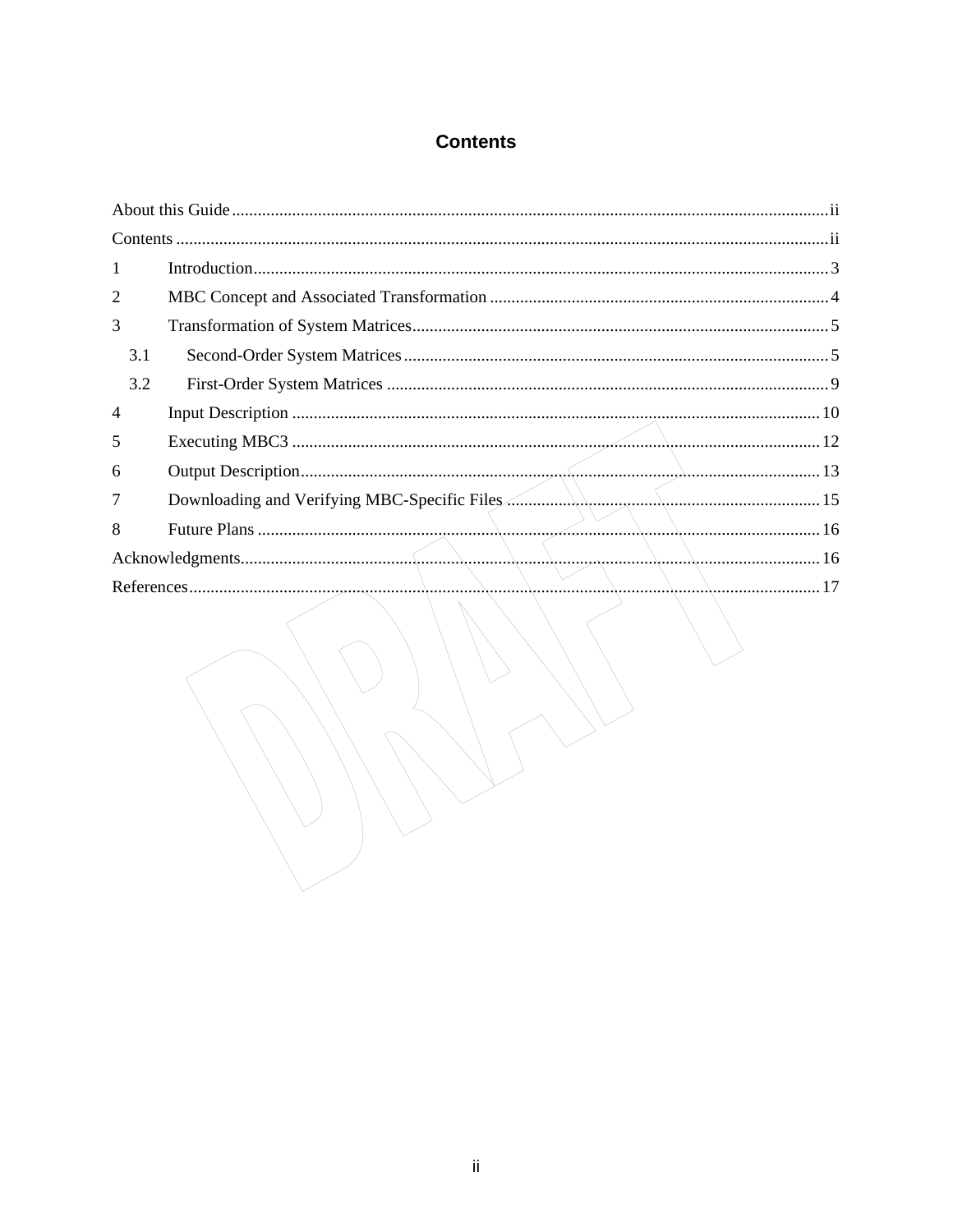#### <span id="page-4-0"></span>**1 Introduction**

The dynamics of wind turbine rotor blades are generally expressed in rotating frames attached to the individual blades. The tower-nacelle subsystem sees the combined effect of all rotor blades, not the individual blades. This is because the rotor responds as a whole to excitations such as aerodynamic gusts, control inputs, and tower-nacelle motion—all of which occur in a nonrotating frame. Multi-blade coordinate transformation (MBC) helps integrate the dynamics of individual blades and express it in a fixed (nonrotating) frame. MBC offers several benefits. First, it properly models the dynamic interaction between the nonrotating tower-nacelle and the spinning rotor. Second, it offers physical insight into rotor dynamics and how the rotor interacts with fixed-system entities, such as wind, controls, and tower-nacelle subsystem. Third, MBC filters out all periodic terms except those which are integral multiples of  $\Omega$ <sup>N</sup>, where  $\Omega$  is the rotor angular speed and N is the number of rotor blades. A wind turbine system is basically a periodic system; equations governing its dynamics show periodic parameters, which arise because of the periodic interaction between the rotating subsystem (rotor) and the nonrotating entities (tower, nacelle, wind, controls, and gravity). The blade equations usually contain all harmonics. MBC behaves as a filter, allowing only specific harmonics of blade motion to be felt by the fixed system. This filtering action also renders the system equations numerically well-conditioned; all nonessential periodic terms are eliminated.

MBC is widely used in the helicopter field. Miller<sup>4</sup> used it to analyze the flap-motion related stability and control. Coleman and Feingold<sup>5</sup> used it to analyze the rotor in-plane motion (lag motion); it was the first successful attempt to understand the helicopter ground resonance problem, which had been eluding the earlier researchers. However, these efforts applied the MBC only in a heuristic fashion. Hohenemser and Yin<sup>6</sup> provided the first mathematically sound basis. Later, Johnson<sup>3</sup> provided a systematic mathematical basis and thorough exposition of the MBC. Using this mathematical basis, Bir et all developed a numerical MBC approach that could be applied to a general helicopter system governed by arbitrary degrees of freedom; the approach was used for stability and response analysis of several helicopters.

Because MBC offers so many benefits, it is receiving attention in the wind turbine field. Bir and Butterfield<sup>8</sup> included MBC in a stability analysis scheme and predicted an instability caused by coalescence between the rotor in-plane and the tower motions. They also showed how MBC provides a physical insight into the rotor in-plane motion. In the turbine field, Malcolm<sup>9</sup> appears to be the first to provide a mathematical form of the turbine equations following application of the MBC. His prime motivation was to relate the inflow characteristics with the turbine response and to extract linearized models from general aeroelastic codes such as ADAMS<sup>10</sup>. McCoy<sup>11</sup> extended this effort to obtain linear time-invariant system equations required in the standard control design approaches. Hansen<sup>12</sup> used MBC for improved modal dynamics to avoid stall-induced vibrations and later combined it with an eigenvalues approach to study the aeroelastic stability characteristics of a three-bladed turbine<sup>13</sup>. Riziotis et al<sup>14</sup> applied MBC to analyze stability of two three-bladed turbines: one stall-regulated and the other pitch-regulated. Bir and Jonkman used MBC in conjunction with FAST to study aeroelastic characteristics of a 5-MW turbine in both landbased and offshore configurations<sup>15</sup>.

All attempts at MBC thus far, both in the helicopter and wind turbine fields, have assumed the rotor speed to be constant and the rotor blades to be similar. A modern wind turbine is rarely constant-speed. Also, turbines may not have identical blades, structurally or aerodynamically. We need an MBC approach that overcomes the two limitations.

This paper provides a new MBC scheme that is applicable to a variable-speed turbine, which may also have dissimilar blades. The scheme also covers control, disturbance, output, and feed-forward matrices, which have been ignored to date. Depending on the analysis objective, wind turbine researchers may generate system matrices either in the first-order (state-space) form or the second-order (physical-domain) form. We develop MBC relations for both these forms. In literature, MBC is also referred to as the Fourier coordinate transformation (FCT) and as the Coleman transformation.

Though MBC has several applications, it is essential to and mostly used for modal and stability analyses. Commonly, wind turbine researchers first compute the periodic state-space matrix, time-average it over the rotor rotational period, and then apply conventional eigenanalysis to compute modal and stability characteristics. The averaging, however, eliminates all periodic terms that contribute to system dynamics and can cause erroneous results. While averaging itself is not a bad approach, it must follow  $MBC<sup>1</sup>$ . Theoretically, a Floquet analysis—not averaging—must follow MBC. However, in normal cases, MBC eliminates the dominant periodic terms; the remaining periodic terms (*N*/rev, *2N*/rev,..., etc. for a an *N*-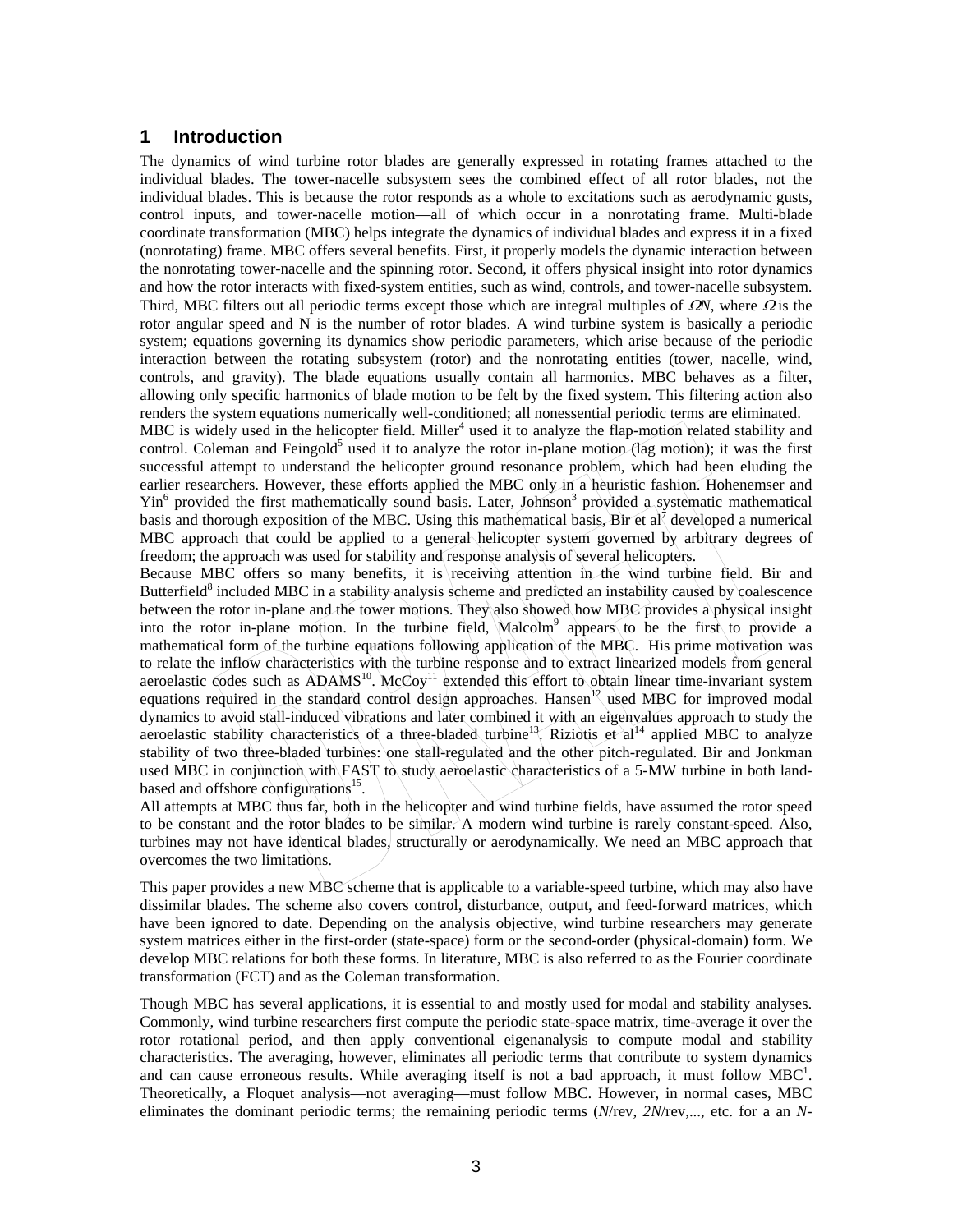<span id="page-5-0"></span>bladed turbine) usually have a negligible magnitude and, therefore, direct averaging of MBC-transformed matrices suffices.

Section 2 summarizes the MBC concept and how it relates the blade coordinates to rotor coordinates. Section 3 shows how we transform the system matrices from rotating to nonrotating (fixed) coordinates, which is the objective of MBC. We develop transformation relations for both first- and second-order matrices. Section 4 describes the inputs required by MBC3 and Section 5 explains how MBC3 is executed. Section 6 describes the MBC3-generated outputs; these include MBC-transformed system matrices and eigenanalysis results. Section 7 lists the MATLAB scripts required for MBC and identifies our website from which these scripts, along with sample I/O files, may be accessed. Section 8, the concluding section, summarizes the future plans.

#### **2 MBC Concept and Associated Transformation**

The turbine equations (i.e., the coupled tower-nacelle-rotor equations) are generally derived using mixed degrees of freedom, some of which may be in the rotating frame and the other in the nonrotating frame. This is sometimes desirable. For example, in some simulations studies, we may be interested in studying the tower response in the ground-fixed (nonrotating) frame and the blades response in their respective rotating frames. Often, however, we are interested in understanding the coupled behavior of tower-nacellerotor system. In such cases, it is desirable to express the full system behavior in a fixed frame. MBC helps us achieve this through a rotating-frame to nonrotating-frame coordinate transformation.

Consider a rotor with *N* blades that are spaced equally around the rotor azimuth. In such a case, the azimuth location of *b*th blade is given by

$$
\psi_b = \psi + (b-1)\frac{2\pi}{N} \qquad (1)
$$

*ZNR*

where *Ψ* is the azimuth of the first (reference) blade (see Figure 1 in which  $N$ , the number of blades, is 3). We assume that  $\psi = 0$  implies the first blade is vertically up.

Let  $q_b$  be a particular rotating degree of freedom for the *b*th blade. The MBC is a linear transformation that relates the rotating degrees of freedom to new degrees of freedom defined as  $f_0$ llows<sup>3</sup>



#### **Figure 1: Rotor nonrotating frame (X<sub>NR</sub>, Y<sub>NR</sub>, Z<sub>NR</sub>)**

Mathematically, the new degrees of freedom are the projections of the blade degrees of freedom onto the nonrotating (fixed) frame, which is the frame  $(X_{NR}, Y_{NR}, Z_{NR})$  shown in Figure 1. The axis  $X_{NR}$  is directed along the shaft axis and  $Z_{NR}$  lies in the vertical plane. In literature,  $q_{0.}q_{nc}q_{ns}q_{N/2}$  are called nonrotating

degrees of freedom; we call these rotor coordinates because they express the cumulative behavior of all rotor blades (and not individual blades) in the fixed frame. The physical interpretation of each rotor coordinate depends on the degree of freedom it refers to. For example, if  $q<sub>b</sub>$  is a flap degree of freedom, then *q0* is the rotor coning, *q1c* is the rotor tip-path-plane fore-aft tilt about an axis that is horizontal and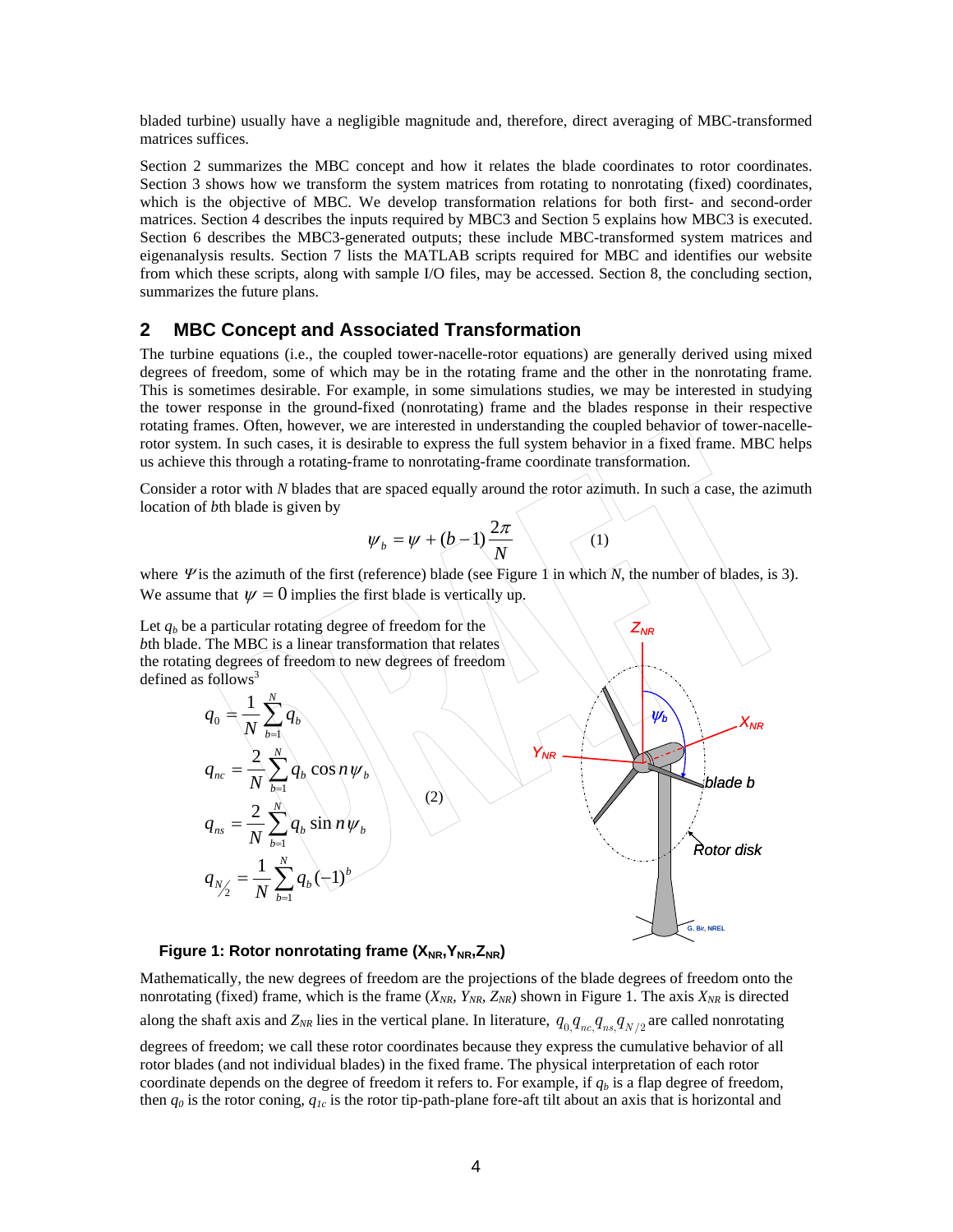<span id="page-6-0"></span>normal to the rotor shaft, and *q1s* is the rotor tip-path-plane side-side tilt about an axis that is vertical and normal to the rotor shaft. If  $q_b$  is a lag degree of freedom, then  $q_0$  is the rotor collective lag,  $q_{1c}$  is the horizontal displacement of the rotor center-of-mass in the rotor plane, and  $q_{1s}$  is the vertical displacement of the rotor center-of-mass in the rotor plane<sup>8</sup>. Other degrees of freedom may be interpreted using equations (2) and drawing supporting sketches. The rotor modes corresponding to  $q_{nc}$  and  $q_{ns}$  ( $n>1$ ) and  $q_{N2}$  are called reactionless modes because they do not cause any transference of moments or forces from the rotor to the hub (fixed frame). The value of n goes from *1* to *(N-1)/*2 if *N* is odd, and from *1* to *(N-2)/2* if *N* is even. The  $q_{N/2}$  mode, called the differential mode, exists only if the number of blades is even<sup>3</sup>.

Most of the wind turbines in the world are three-bladed. Therefore, we will assume *N* to be *3* in the rest of this paper. The formulation developed in the paper for  $N=3$ , however, is general and can be readily extended for more blades. Setting  $N=3$  in equations (2), we obtain

$$
q_0 = \frac{1}{3} \sum_{b=1}^{3} q_b
$$
  
\n
$$
q_c = q_{1c} = \frac{2}{3} \sum_{b=1}^{3} q_b \cos \psi_b
$$
 (3)  
\n
$$
q_s = q_{1s} = \frac{2}{3} \sum_{b=1}^{3} q_b \sin \psi_b
$$

We will call *q1c* the cosine-cyclic mode and *q1s* the sine-cyclic mode. These two cyclic modes, together with the coning mode,  $q_0$ , lead to coupling of the rotor with the rest of the turbine. Equations (3) determine the rotor coordinates, given the blade coordinates. The inverse transformation, yielding the blade coordinate given the rotor coordinates, is

$$
q_b = q_0 + q_c \cos \psi_b + q_s \sin \psi_b; \quad b = 1,2,3 \tag{4}
$$

#### **3 Transformation of System Matrices**

Most aeroelastic codes generate linear equations in the second-order form and, if required (for controls, for example), transform these to a first-order form. We derive MBC relations for both the second- and first-order systems.

#### *3.1 Second-Order System Matrices*

Second-order system equations may be written as

$$
M\ddot{X} + C\dot{X} + kX = Fu + F_d w \qquad (5a)
$$

and the associated output equations as

$$
Y = C_v \dot{X} + C_d X + Du + D_d w \qquad (5b)
$$

where  $M$ ,  $C$ ,  $K$ ,  $F$ , and  $F<sub>d</sub>$  are respectively the mass, damping, stiffness, control, and disturbance matrices. The *u* and *w* are respectively the control and disturbance vectors. The size of the *M, C,* and *K* matrices is  $n \times n$ , where *n* is the number of system degrees of freedom. The size of the u, w, and Y vectors is and respectively, where  $n_c$  is the number of control variables,  $n_w$  is the number of disturbance states, and  $n_o$  is the number of outputs. Note that the C matrix contains gyroscopic terms in addition to the structural damping terms, even though we designate it as a damping matrix. Similarly, K contains centrifugal terms in addition to the structural and aerodynamic stiffness terms. Also, each of these matrices contains direct and cross-coupling terms. For example, *M* contains direct blade inertias as well as blade-tower coupling inertias. However, the formulation we develop does not require a user to explicitly partition any of the matrices into sub-matrices delineating direct and cross-coupling terms. The partitioning is implicit in the definition of the coordinates vector *X* (also called the physical vector in literature). Assume that *X* is expressed as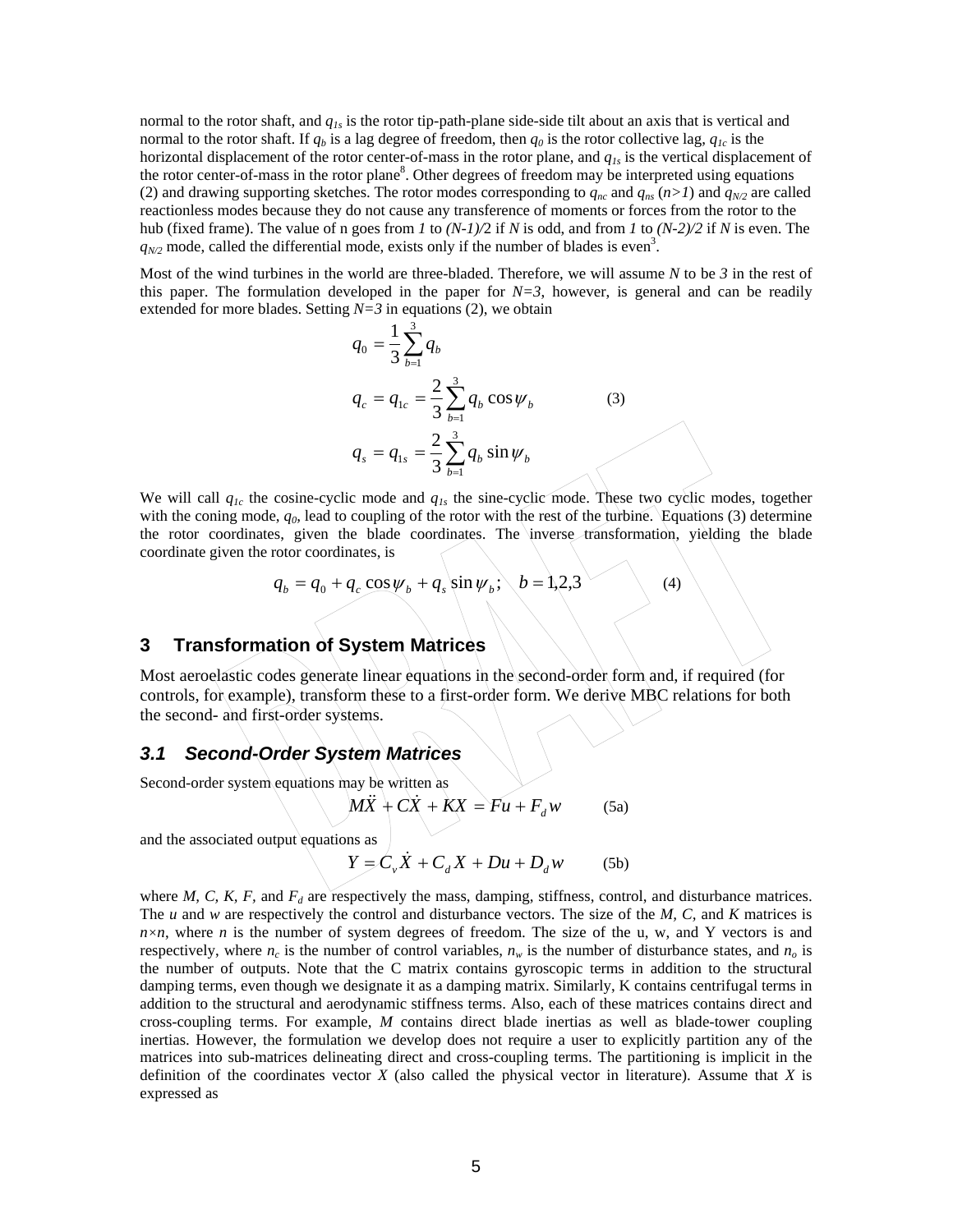$$
X = \begin{pmatrix} X_F \\ q_1^1 \\ q_2^1 \\ q_3^1 \\ \vdots \\ q_l^j \\ q_3^j \\ \vdots \\ q_3^j \\ \vdots \\ q_1^m \\ q_2^m \\ \vdots \\ q_3^m \\ \vdots \\ q_3^m \end{pmatrix}
$$
 (6)

where  $X_F$  is a  $nF \times I$  column vector representing the  $nF$  fixed-frame-referenced degrees of freedom and  $q_b^j$  is the *j*<sup>th</sup> rotating degree of freedom for the *b*<sup>th</sup> blade. As is evident from (6), *m* is the number of rotating degrees of freedom for each blade. Thus the length *n* of vector *X* thus equals  $nF+3m$ , the total number of degrees of freedom for the full system. Most often, aeroelastic codes, e.g. FAST, assume that the physical vector has the form (6). If not, we can always perform simple rows and columns exchange to transform system equations (5) such that the physical vector  $X$  assumes the form  $(6)$ .

There are two methods to transform equations (5) to the nonrotating frame: the operational method and the substitution method<sup>3</sup>. In the operational method, we apply the following summation operators to the rotating-frame equations of motion:

$$
\frac{1}{3}\sum_{b=1}^{3}(rot - eqns)
$$
  

$$
\frac{2}{3}\sum_{b=1}^{3}(rot - eqns)\cos \psi_{b}
$$
  

$$
\frac{2}{3}\sum_{b=1}^{3}(rot - eqns)\sin \psi_{b}
$$
 (7)

where *rot-eqns* refers to the rotating-frame equations of motion. Note the similarity of summation operators in equations (3) and (7). To accomplish these operations, we first need that the *rot-eqns* are available in an analytical form showing all periodic terms explicitly; the periodic terms involve trigonometric functions of  $sin(k \Psi_b)$  and  $cos(k \Psi_b)$  terms, where k in general can have any integer value depending on the system. First, we must express all products of trigonometric functions as sums of trigonometric functions. Next, we must perform cumbersome operations to ensure that the value of each *n* in these trigonometric functions satisfies the requirements of equations (3). Finally, we use transformation (3) to convert the *rot-eqns* to the nonrotating frame. The operational method is thus quite tedious and applicable only if we have equations of motion available in an analytical form.

All aeroelastic codes generate equations of motion in a numerical form and, therefore, are not amenable to the operational method. We must instead use the substitutional method. In this method, we substitute the rotational degrees of freedom with the rotor coordinate using equation (4). If we do so, the three rotational degrees of freedom ( $q_1^j$ ,  $q_2^j$ ,  $q_3^j$ ), corresponding to the jth degree of freedom for each of the three blades, may be transformed to nonrotating coordinates ( $q_0^j$ ,  $q_c^j$ ,  $q_s^j$ ) using the following relation: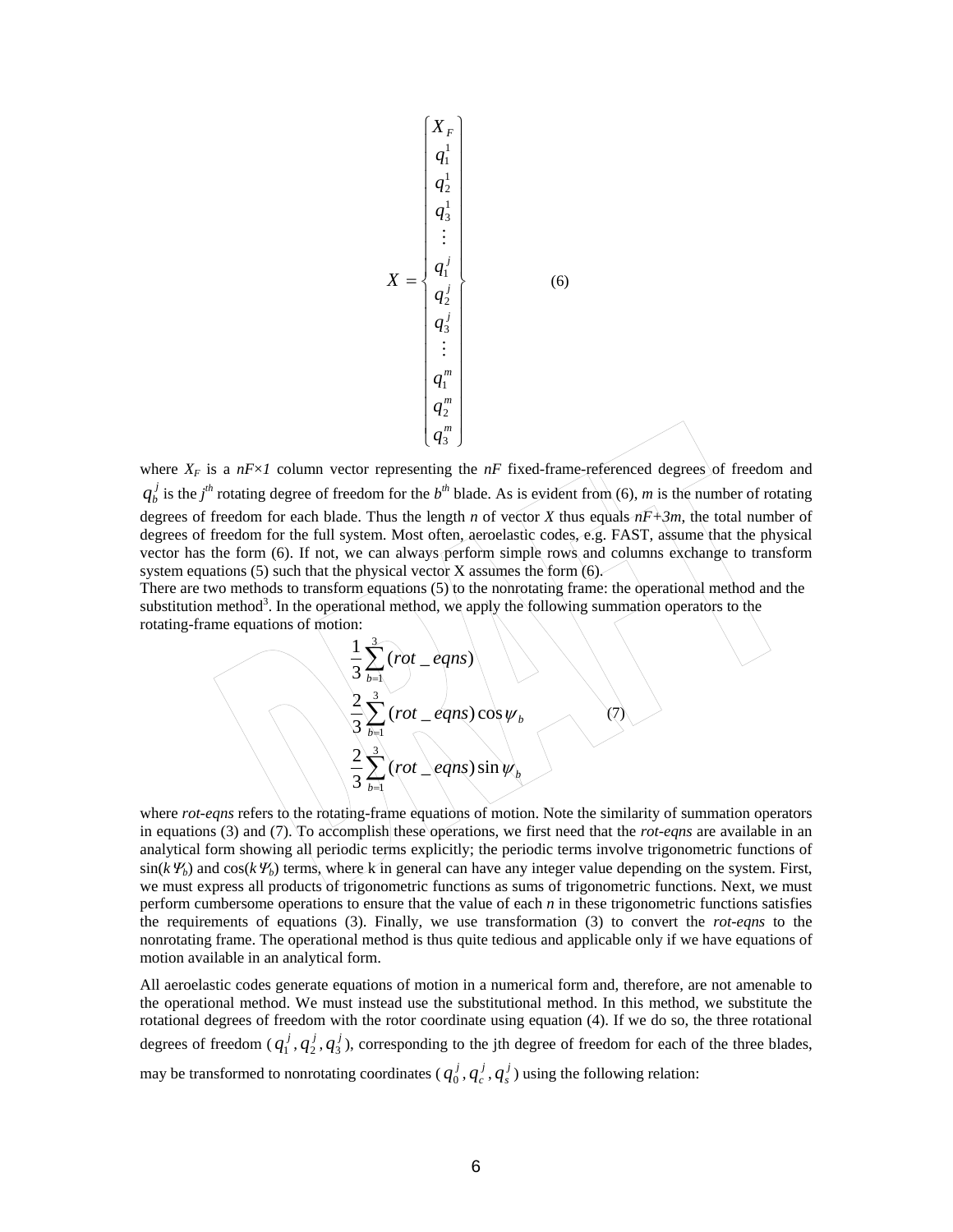$$
\begin{Bmatrix} q_1^j \\ q_2^j \\ q_3^j \end{Bmatrix} = \tilde{t} \begin{Bmatrix} q_0^j \\ q_c^j \\ q_s^j \end{Bmatrix}
$$
 (8)

where

$$
\tilde{t} = \begin{bmatrix} 1 & \cos \psi_1 & \sin \psi_1 \\ 1 & \cos \psi_2 & \sin \psi_2 \\ 1 & \cos \psi_3 & \sin \psi_3 \end{bmatrix}
$$
(9)

Using (8), the full-system rotating-frame degrees-of-freedom vector, *X* , is expressed in terms of the nonrotating-frame degrees-of-freedom vector,  $X_{NR}$ , as follows

$$
X = T_1 X_{NR} \tag{10}
$$

where  $T<sub>l</sub>$  is the block diagonal matrix:



Taking the first and second time derivatives of the two sides of equation (10), we obtain

$$
\dot{X} = T_1 \dot{X}_{NR} + \Omega T_2 X_{NR} \n\ddot{X} = T_1 \ddot{X}_{NR} + 2\Omega T_2 \dot{X}_{NR} + (\Omega^2 T_3 + \dot{\Omega} T_2) X_{NR}
$$
\n(13)

where  $\Omega$  is the rotor angular velocity and  $\dot{\Omega}$  is the rotor angular acceleration. The  $T_2$  and  $T_3$  transformation matrices are given by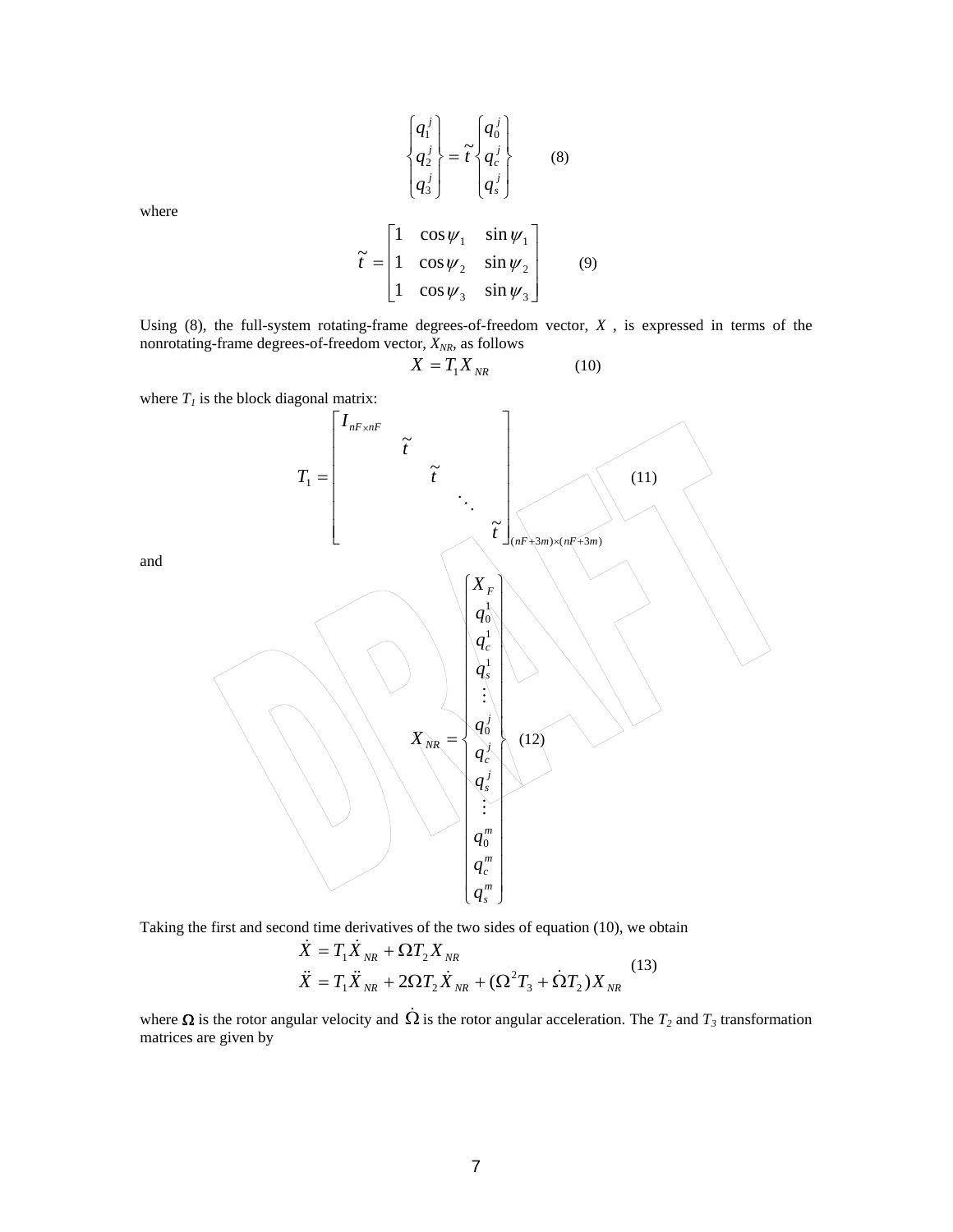$$
T_{2} = \begin{bmatrix} 0_{nF \times nF} & & & & \\ & \tilde{t}_{2} & & & \\ & & \ddots & & \\ & & & \tilde{t}_{2} \end{bmatrix}_{(nF+3m) \times (nF+3m)}
$$
(14)  

$$
T_{3} = \begin{bmatrix} 0_{nF \times nF} & & & \\ & \tilde{t}_{3} & & \\ & & \tilde{t}_{3} & \\ & & & \ddots & \\ & & & & \tilde{t}_{3} \end{bmatrix}_{(nF+3m) \times (nF+3m)}
$$
(15)

where

$$
\tilde{t}_2 = \begin{bmatrix} 0 & -\sin \psi_1 & \cos \psi_1 \\ 0 & -\sin \psi_2 & \cos \psi_2 \\ 0 & -\sin \psi_3 & \cos \psi_3 \end{bmatrix} \text{ and } \tilde{t}_3 = \begin{bmatrix} 0 & -\cos \psi_1 & -\sin \psi_1 \\ 0 & -\cos \psi_2 & \sin \psi_2 \\ 0 & -\cos \psi_3 & \sin \psi_3 \end{bmatrix}
$$
 (16)

Substituting for *X* and its time derivatives from equations  $(10)$  and  $(13)$  in equations  $(5a)$  and  $(5b)$ , we obtain the system equations of motion in the nonrotating frame as

$$
M_{NR}\ddot{X}_{NR} + C_{NR}\dot{X}_{NR} + K_{NR}X_{NR} = F_{NR}u_{NR} + F_{dNR}w
$$
 (17)

and

$$
Y_{NR} = C_{v_{NR}} \dot{X}_{NR} + C_{dNR} X_{NR} + D_{NR} u_{NR} + D_{dNR} w
$$
 (18)

The subscript *NR* identifies the associated quantity to be in the nonrotating frame. The various matrices appearing in equations (17) and (18) are as follows

$$
M_{NR} = MT_{1}
$$
  
\n
$$
C_{NR} = 2\Omega MT_{2} + CT_{1}
$$
  
\n
$$
K_{NR} = \Omega^{2} MT_{3} + \Omega MT_{2} + \Omega CT_{2} + KT_{1}
$$
  
\n
$$
F_{NR} = FT_{1c}
$$
  
\n
$$
F_{dNR} = T_{1o}^{-1}C_{\nu}T_{1}
$$
  
\n
$$
C_{dNR} = T_{1o}^{-1}(\Omega C_{\nu}T_{2} + C_{d}T_{1})
$$
  
\n
$$
D_{NR} = T_{1o}^{-1}DT_{1c}
$$
  
\n
$$
D_{dNR} = T_{1o}^{-1}D T_{1c}
$$
  
\n(19)

Note that the variable-speed operation affects only the stiffness matrix. Also, the disturbance matrix stays unchanged; this is because the disturbance *w* is already in the nonrotating frame. If *Fc* and *mc* are the number of controls in the fixed and rotating frames respectively, then the control vectors  $u$  and  $u_{NR}$  are related as follows:

$$
u = T_{1c} u_{NR} \tag{20}
$$

where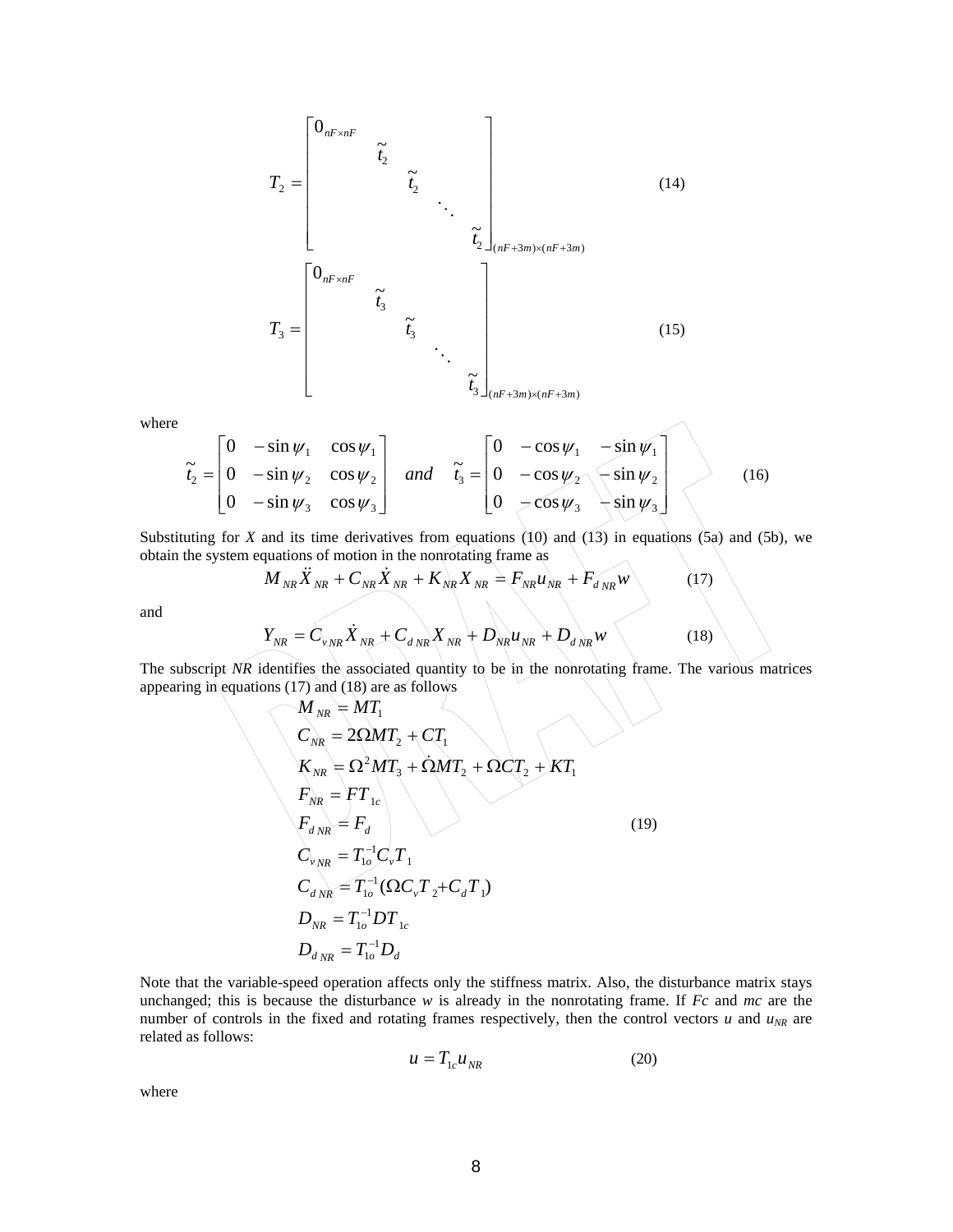<span id="page-10-0"></span>
$$
T_{1c} = \begin{bmatrix} I_{FcxFc} & & & & \\ & \tilde{t} & & & \\ & & \tilde{t} & & \\ & & & \ddots & \\ & & & & \tilde{t} \end{bmatrix}_{(Fc+3mc)X(Fc+3mc)} \tag{21}
$$

Similarly,

$$
Y = T_{1o} Y_{NR} \tag{22}
$$

where

$$
T_{1o} = \begin{bmatrix} I_{\text{ForFo}} & & & \\ & \tilde{t} & & \\ & & \ddots & \\ & & & \tilde{t} \end{bmatrix}_{(Fo+3mo)X(Fo+3mo)}
$$
 (23)

where *Fo* and *mo* are the number of outputs in the fixed and rotating frames respectively. Note that  $F_c+3xmc$  equals  $n_c$ , the total number of control variables. Similarly,  $F_o+3xmc$  equals  $n_o$ , the total number of disturbance states. In summary, following the application of MBC, the rotating-frame second-order equations (5a) and (5b) are transformed to the nonrotating-frame equations (17) and (18).

#### *3.2 First-Order System Matrices*

First-order system equations are generally expressed as

 $\angle z = Az + Bu + B_dw$  (24)

where *z* is the state-space vector. The  $A_i/B$ , and  $B_d$  are respectively the system dynamics, control, and disturbance matrices. The *u* and *w* are the control and disturbance vectors. The associated output equations are

$$
Y = Cz + Du + D_d w
$$
 (25)

The size of the *A* matrix is  $N \times N$ , where *N* is the number of system states. The size of the u, w, and Y vectors is and respectively, where  $n_c$  is the number of control variables,  $n_w$  is the number of disturbance states, and  $n<sub>o</sub>$  is the number of outputs. From this information, the sizes of the remaining matrices can be readily inferred. These sizes are listed later in the guide (see Table 1).The state-space vector, *z*, is related to the physical vector, *X*, as follows:

$$
z = \begin{Bmatrix} X \\ \dot{X} \end{Bmatrix}
$$
 (26)

Using equations (26), (8-16) and (20-23), equations (24) and (25) are transformed to the nonrotating frame as follows:

$$
\dot{z}_{NR} = A_{NR} z_{NR} + B_{NR} u_{NR} + B_{d\,NR} w \tag{27}
$$

and

$$
Y_{NR} = C_{NR} z_{NR} + D_{NR} u_{NR} + D_{d\,NR} w \qquad (28)
$$

The subscript *NR* identifies the associated quantity to be in the nonrotating frame. The various matrices appearing in equations (27) and (28) are as follows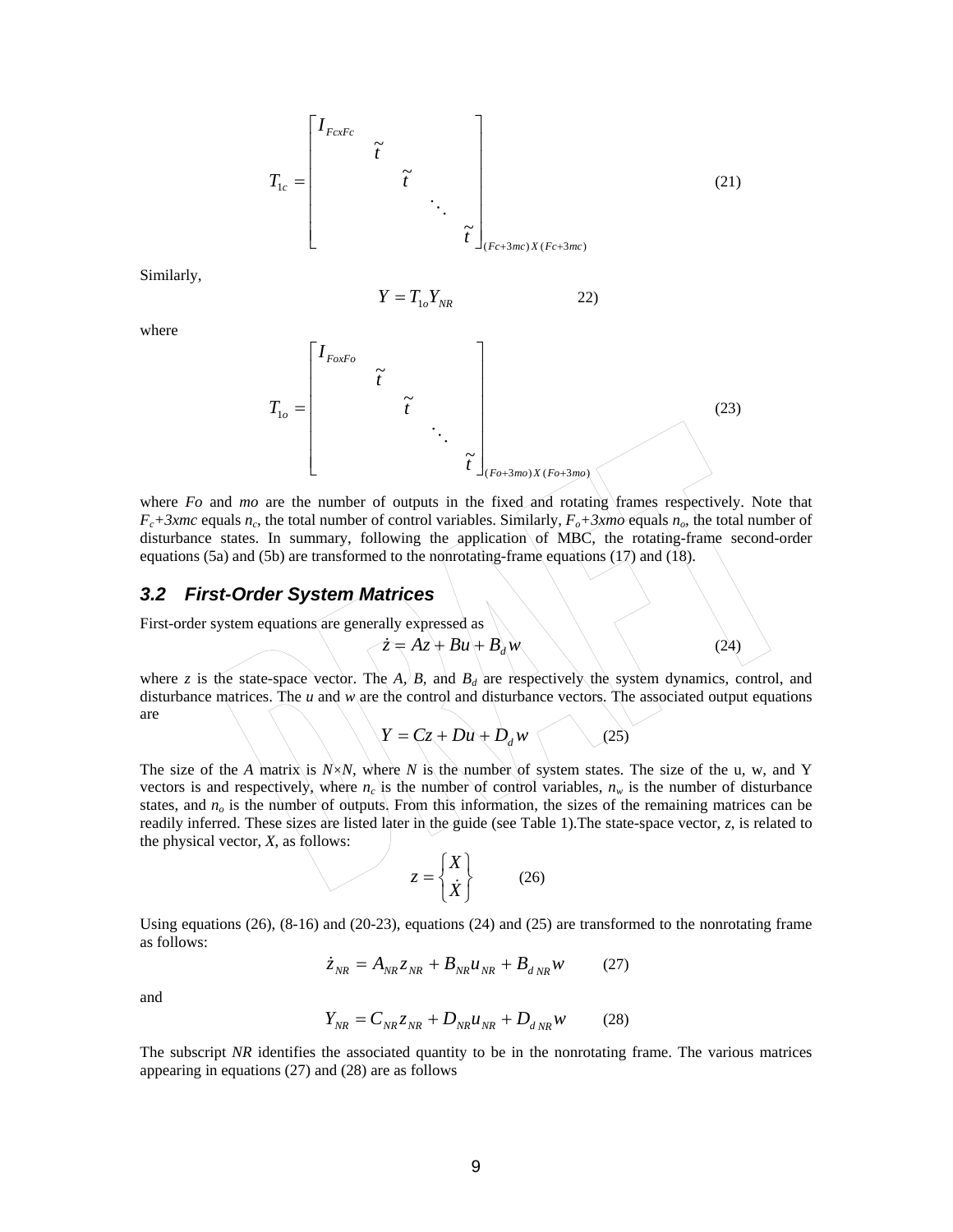<span id="page-11-0"></span>
$$
A_{NR} = \begin{bmatrix} T_1^{-1} & 0 \\ 0 & T_1^{-1} \end{bmatrix} \begin{bmatrix} A \begin{bmatrix} T_1 & 0 \\ \Omega T_2 & T_1 \end{bmatrix} - \begin{bmatrix} \Omega T_2 & 0 \\ \Omega^2 T_3 + \dot{\Omega} T_2 & 2\Omega T_2 \end{bmatrix} \end{bmatrix}
$$
(29)  
\n
$$
B_{NR} = \begin{bmatrix} T_1^{-1} & 0 \\ 0 & T_1^{-1} \end{bmatrix} B T_{1C}
$$
30)  
\n
$$
C_{NR} = T_{10}^{-1} [C_d T_1 + \Omega C_v T_2 \quad C_v T_1]; \quad C = [C_d \quad C_v]
$$
(31)  
\n
$$
D_{NR} = T_{10}^{-1} D T_{1C}
$$
(32)  
\n
$$
D_{d_{NR}} = T_{10}^{-1} D_d
$$
(33)

In summary, following the application of MBC, the rotating-frame first-order equations (24) and (25) are transformed to the nonrotating-frame equations (27) and (28). Also, note that the dynamics matrix, *A*, is influenced by the variable rotor speed.

#### **4 Input Description**

MBC3 is a post-processor for FAST; its inputs come from a FAST output file. Typically, for a given wind turbine model, a user first runs FAST with the option to generate state-space matrices. These matrices and other ancillary data are stored in a FAST output file named *\*.lin*, where \* represents the name (without extension) of the input file supplied by the user to FAST. Thus if *test01.fst* is the name of the user input file to FAST with an option to generate linear model, then FAST would generate an output file named *test01.lin* (suffix '*.lin*' is automatically appended by FAST). This file contains system matrices at each of the  $N_{\nu}$  azimuth steps;  $N_{\nu}$  is specified by the user via the parameter *NAzimStep* in the FAST input file. The FAST output file also contains the vector *Ψ*, which is the vector of reference-blade azimuth positions at the  $N_\nu$  steps. The reference azimuth,  $\psi$ , is defined via Equation (1). The user then loads the *\*.lin* file into MATLAB using the *GetMats* command (see next section). The loaded file includes data items that MBC3 uses as inputs. Table 1 lists these inputs and their descriptions.

| Input<br>parameter     | <b>Description</b>                                                                                                      | <b>See</b><br>Eqn. | <b>Symbol</b>    | <b>Size</b>                    |
|------------------------|-------------------------------------------------------------------------------------------------------------------------|--------------------|------------------|--------------------------------|
| <b>NActvDOF</b>        | Number of degrees of freedom                                                                                            | 5a                 | $\boldsymbol{n}$ | scalar                         |
| $\boldsymbol{N}$       | Number of states                                                                                                        | 24                 | N                | scalar                         |
| <b>NAzimStep</b>       | Number of azimuth steps at which system matrices<br>are input                                                           |                    | $N_{\varPsi}$    | scalar                         |
| <b>Azimuth</b>         | Vector of azimuth positions, in degrees, of the<br>reference blade (i.e. blade 1) at which system<br>matrices are input |                    | $\psi$           | $N_{\varPsi}$                  |
| <b>Omega</b>           | Vector of rotor speeds at specified azimuths<br>$\text{(rad/sec)}$                                                      | 19                 | $\Omega$         | $N_{\varPsi}$                  |
| <i><b>OmegaDot</b></i> | Vector of rotor accelerations at specified azimuths<br>$\text{(rad/sec}^2\text{)}$                                      | 19                 | $\Omega$         | $N_{\Psi}$                     |
| <b>AMat</b>            | First-order system matrices at $N_{\varphi}$ azimuth locations                                                          | 24                 | $\boldsymbol{A}$ | $N \times N \times N_{\Psi}$   |
| <b>BMat</b>            | First-order control matrices at $N_{\nu}$ azimuth<br>locations                                                          | 24                 | B                | $N \times N_c \times N_{\Psi}$ |

**Table 1. Inputs to MBC3**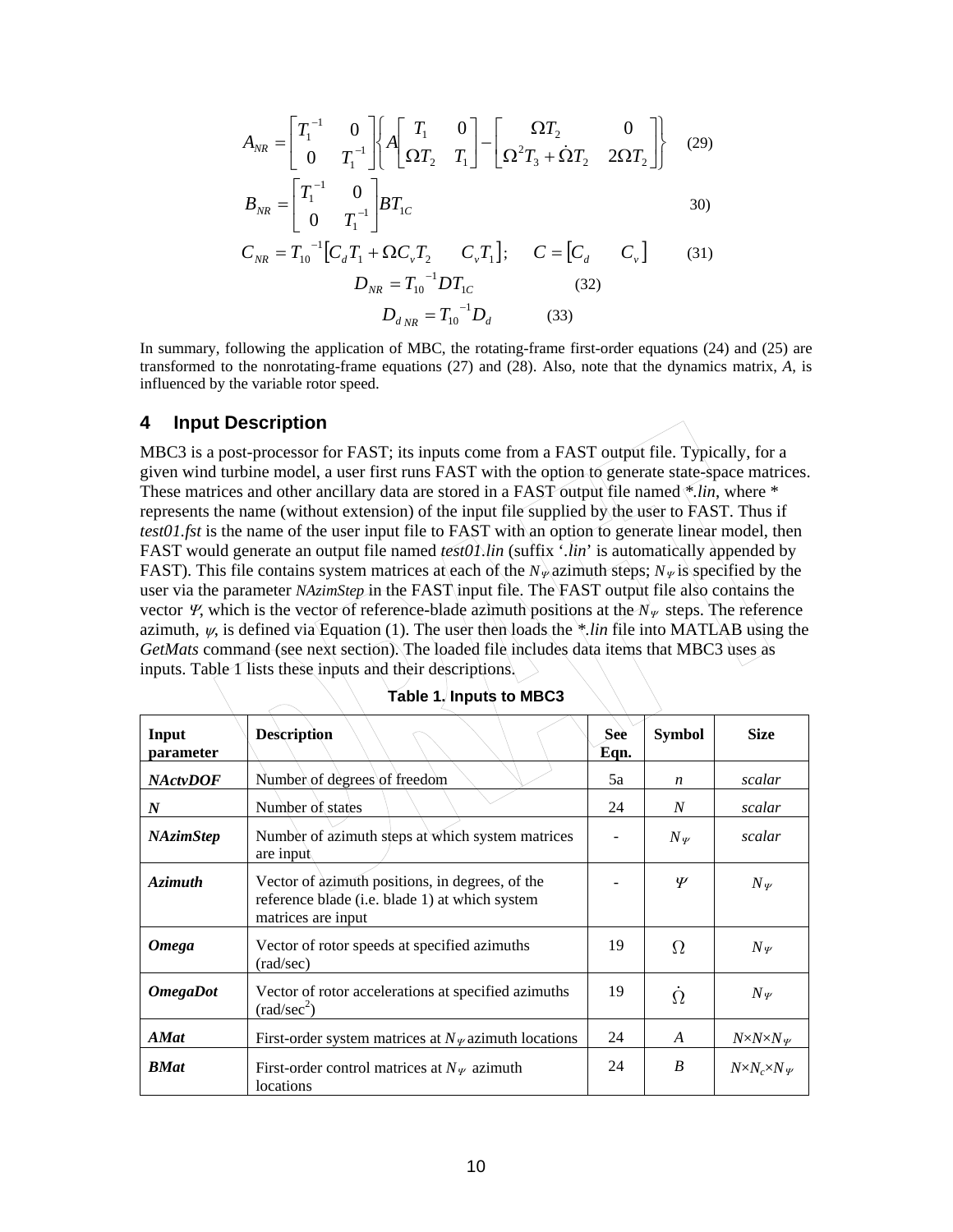| <b>BdMat</b>                               | First-order disturbance matrices at $N_{\varphi}$ azimuth<br>locations                                                           | 24             | $B_d$                 | $N \times N_w \times N_\Psi$        |
|--------------------------------------------|----------------------------------------------------------------------------------------------------------------------------------|----------------|-----------------------|-------------------------------------|
| <b>CMat</b>                                | First-order output matrices associated with states at<br>$N_{\varPsi}$ azimuth locations                                         | 25             | $\mathcal{C}_{0}^{0}$ | $N_o \times N_c \times N_\Psi$      |
| <b>DMat</b>                                | Output matrices associated with controls at $N_{\varPsi}$<br>azimuth locations<br>(same for first- and second-order systems)     | 5b &<br>25     | D                     | $N_o \times N_c \times N_\Psi$      |
| <b>DdMat</b>                               | Output matrices associated with disturbances at $N_{\varPsi}$<br>azimuth locations<br>(same for first- and second-order systems) | 5b &<br>25     | $D_d$                 | $N_o \times N_w \times N_\Psi$      |
| <b>MassMat</b>                             | Second-order system mass matrices at $N_{\varphi}$ azimuth<br>locations                                                          | 5a             | $\boldsymbol{M}$      | $n \times n \times N_{\psi}$        |
| <b>DampMat</b>                             | Second-order system damping matrices at $N_{\varPsi}$<br>azimuth locations                                                       | 5a             | $\mathcal{C}_{0}^{0}$ | $n \times n \times N_{\psi}$        |
| <b>StffMat</b>                             | Second-order system stiffness matrices at $N_{\varPsi}$<br>azimuth locations                                                     | 5a             | K                     | $n \times n \times N_{\mathcal{V}}$ |
| <b>FMat</b>                                | Second -order control matrices at $N_{\mathcal{V}}$ azimuth<br>locations                                                         | 5a             | $\boldsymbol{F}$      | $n \times N_c \times N_\Psi$        |
| <b>FdMat</b>                               | Second-order system disturbance matrices                                                                                         | 5a             | $F_d$                 | $n \times N_w \times N_\Psi$        |
| <b>VelCMat</b>                             | Second -order output matrices associated with<br>velocities at $N_{\varPsi}$ azimuth locations                                   | 5b             | $C_{\nu}$             | $N_o \times n \times N_{\varPsi}$   |
| <b>DspCMat</b>                             | Second -order output matrices associated with<br>displacements at $N_{\mathcal{Y}}$ -azimuth locations                           | 5 <sub>b</sub> | $C_d$                 | $N_o \times n \times N_\Psi$        |
| <b>RotTriplet-</b><br><b>IndicesStates</b> | The $i^{th}$ row in this matrix identifies the $i^{th}$ rotating<br>frame dof associated with blades 1, 2, and 3                 |                |                       | $m\times3$                          |
| <b>RotTripletInd</b><br>-icesCntrlInpt     | The $i^{th}$ row in this matrix identifies the $i^{th}$ rotating-<br>frame control associated with blades $1, 2,$ and 3          |                |                       | $m_c \times 3$                      |
| RotTripletIn-<br>dicesOutput               | The $i^{th}$ row in this matrix identifies the $i^{th}$ rotating-<br>frame output associated with blades 1, 2, and 3             |                |                       | $m_o \times 3$                      |

In the above Table, the  $1<sup>st</sup>$  column lists the names of the inputs required by MBC3. It should be emphasized that the user does not explicitly input any of the parameters; these are loaded automatically into MATLAB via the command *GetMats*. The 2<sup>nd</sup> column provides a brief description of the input parameters. Entries in the  $3<sup>rd</sup>$  and  $4<sup>th</sup>$  columns refer to equation numbers and symbols used in this guide for the various parameters. The last column lists the sizes of these parameters. The sizes of the various matrices are automatically identified by the MBC3 code and checked to ensure compatibility with inputs *n* and *N*. As described in Section 4, *n* equals *nF+3m*, where  $nF$  is the degrees of freedom referenced to the fixed frame and  $m$  is the number of rotating degrees of freedom for each blade.  $N_c$  is the total number of control parameters, which equals  $F_c$ +*mc*, where  $F_c$  is number of controls referenced to the fixed frame and *mc* is the number of controls referenced to each rotating-blade frame.  $N_o$  is the total number of outputs, which equals  $F_o + mo$ , where  $F_o$  is number of outputs referenced to the fixed frame and *mo* is the number of outputs referenced to each rotating-blade frame.

Note that all inputs to MBC3, listed in the first column of Table 1, must come from the FASTgenerated \*.lin output file. In general, however, some inputs to MBC3 may not be available in the FAST output file. For example, a user may execute FAST with options to generate only first-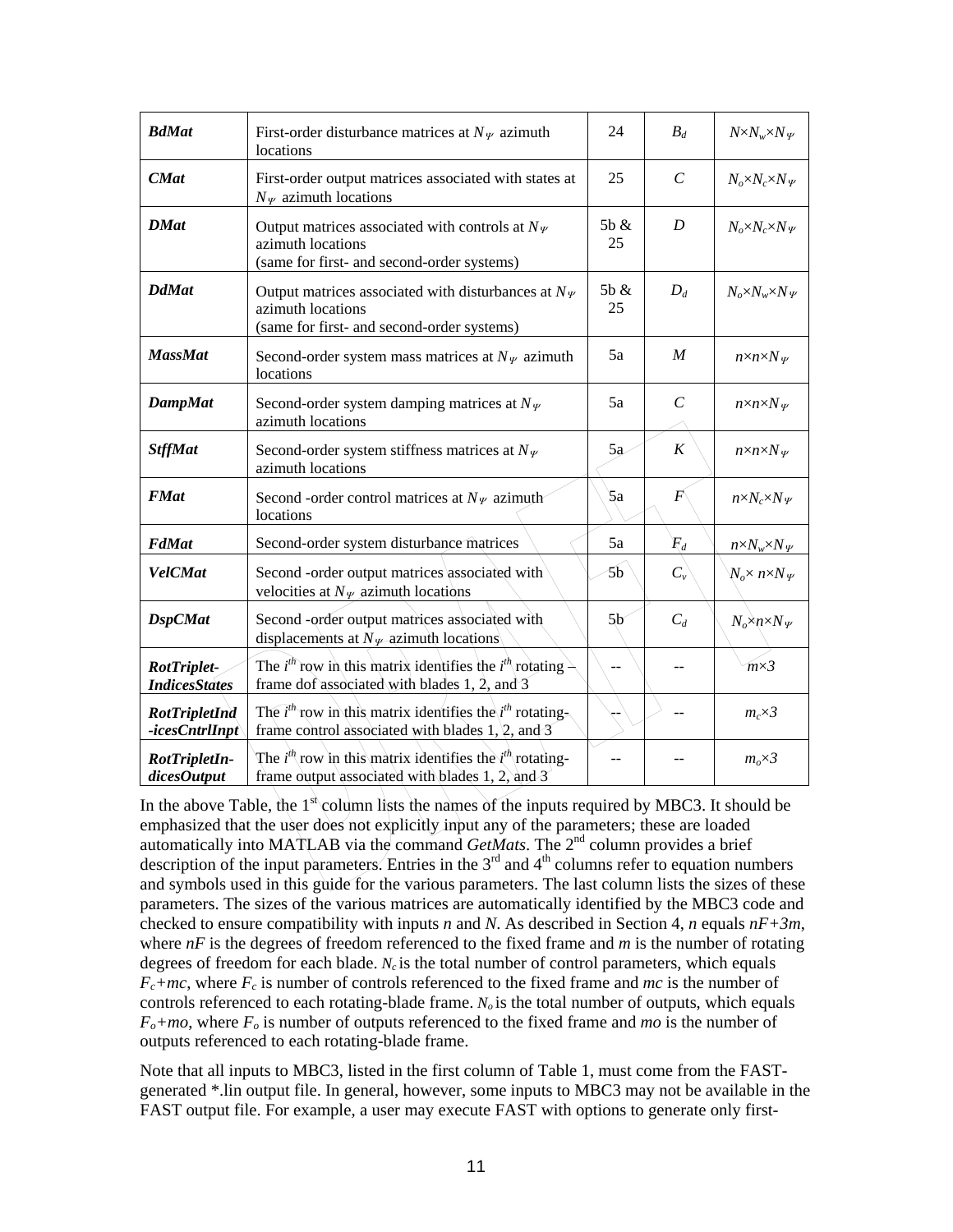<span id="page-13-0"></span>order matrices and exclude disturbances. In such a case, second-order matrices as well as disturbance-related matrices (*BdMat* and *DdMat*) will not appear in the FAST output file. MBC3 automatically detects which optional matrices (e.g., control, disturbance, output, and feed-forward matrices) are present or not and performs multi-blade coordinate transformation accordingly.

The user should also note that FAST always generates the first-order system matrix, *AMat*, even if only a second-order system analysis is requested.

#### **5 Executing MBC3**

As described in the previous section, inputs to MBC3 come from FAST output. A user first runs FAST with the option to generate state-space matrices. These matrices and other ancillary data are stored in a FAST output file named *\*.lin*, where \* represents the name (without extension) of the input file supplied by the user to FAST. Thus if *test01.fst* is the name of the user input file to FAST with an option to generate linear model, then FAST would generate an output file named *test01.lin* (suffix '*.lin*' is automatically appended by FAST). The user then performs the following simple steps:

*Step 1*: Open MATLAB (ensure that paths have been set to directories where MBC3-relaed scripts and FAST output files reside). Issue the command:

#### *GetMats*

The following message will appear in the workspace screen followed by a prompt sign.

ENTER:

-------------------------------------------------

<---------------------------------------------------

Name of FAST linearization output file to process

(omit the .lin extension when entering the name)

 $\lt$ 

At the prompt sign, type the name of the FAST output file that without the extension *.lin*. Thus, if *test01.lin* is the name of the FAST output file, you would type

*test01*

To confirm if the inputs listed Table 1 have been loaded successfully into MATAB, type *who* and check the parameters that appear in the workspace.

*Step 2*: Issue the command:

*mbc3*

If the MBC execution is successful, the following message will appear in the workspace screen:

Multi-Blade Coordinate transformation completed

Type *who* to confirm that the MBC-related outputs, described in the next section, have been generated.

Next, should you be interested in azimuth-averaged first-order system matrix and associated eigenanalysis results, type

*cce*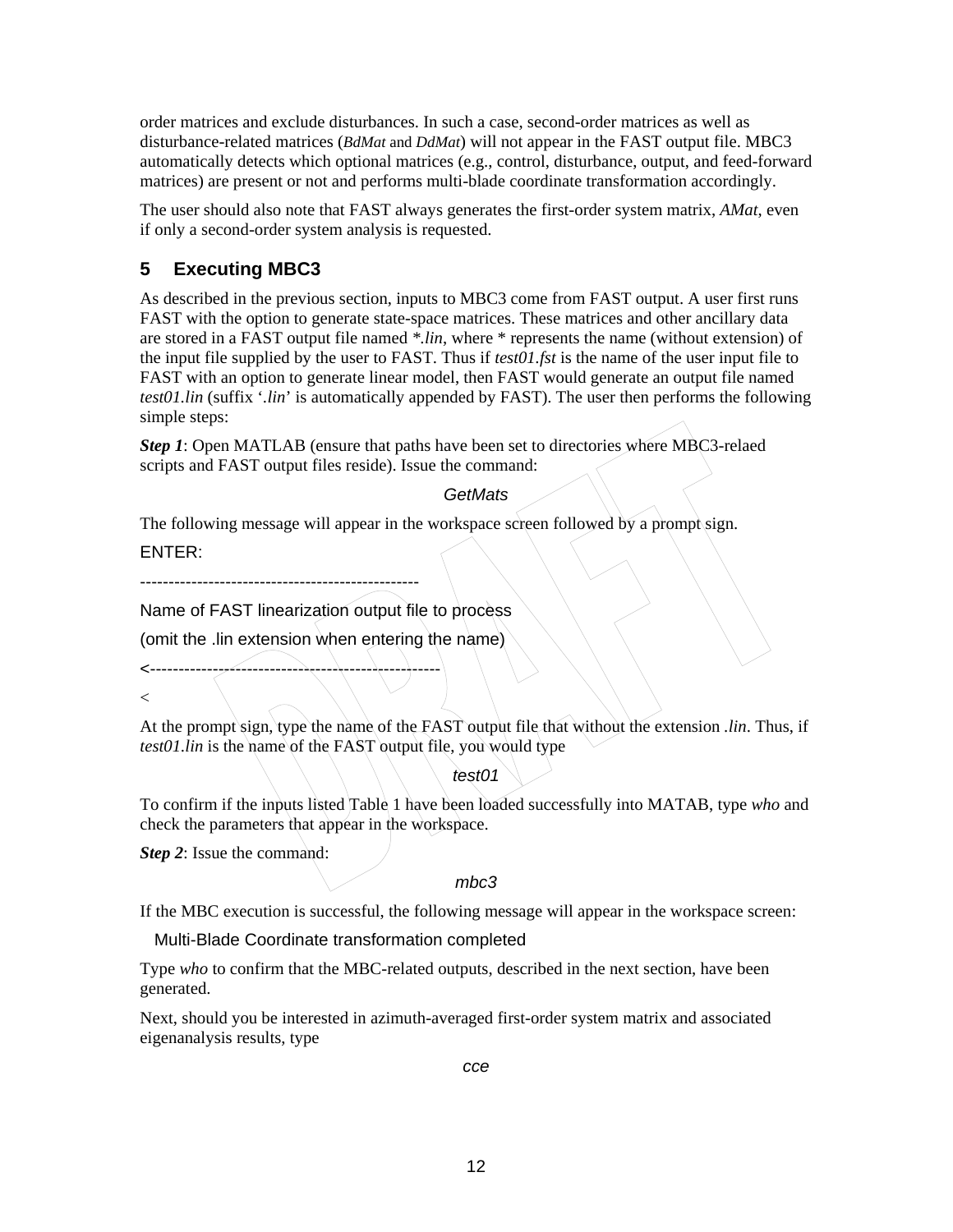<span id="page-14-0"></span>Note that azimuth-averaging of system matrices zeros out all periodic terms; which is equivalent to retaining just the constant-coefficient terms in the system equations. In literature, therefore, this operation is often referred to as the constant-coefficient equations (CCE) approximation. After you have issued the *cce* command and the constant-coefficient-approximation eigenanalysis is successful, the following message will appear:

cce.m completed

Note that cce performs eigenanalysis only on the first-order system matrix, *A*. Type *who* to confirm if the cce-related outputs, listed in Table 3, are generated.

Note that after you have loaded FAST-generated variables into MATLAB (using the *GetMats* command), you have three options to issue further commands: execute only *mbc3*, execute only *cce*, or execute both *mbc3* and *cce* (the sequence is immaterial). If you choose the last option, outputs generated from each command, together with the original inputs, will be present in the MATLAB workspace. The next section describes the outputs generated by *mbc3* and *cce* commands..

## **6 Output Description**

The command *mbc3*, described in the previous section, generates two sets of outputs: a) MBCtransformed matrices and b) eigen-results associated with the azimuth-averaged MBCtransformed system matrices. These outputs are listed in Table 2.

| <b>Output Parameter</b> | <b>Description</b>                                                                                      | Symbol    | <b>See</b><br>Eqn. | <b>Size</b>                         |
|-------------------------|---------------------------------------------------------------------------------------------------------|-----------|--------------------|-------------------------------------|
| $\textit{MBC}_A$        | MBC-transformed first-order system<br>matrices) at $N_{\mathcal{V}}$ azimuth locations                  | $A_{NR}$  | 27                 | $N \times N \times N_{\mathcal{V}}$ |
| MBC_AvgA                | MBC-transformed first-order system<br>matrix (azimuth-averaged)                                         |           |                    | $N \times N$                        |
| MBC B                   | MBC-transformed first-order control<br>matrices at $N_{\varPsi}$ azimuth locations                      | $B_{NR}$  | 27                 | $N \times N_c \times N_V$           |
| <b>MBC_Bd</b>           | MBC-transformed first-order<br>disturbance matrices at $N_{\mathcal{V}}$ azimuth<br>locations           | $B_{dNR}$ | 27                 | $N \times N_w \times N_W$           |
| $\textit{MBC}_C$        | MBC-transformed output matrices,<br>associated with states, at $N_{\varPsi}$ azimuth<br>locations       | $C_{NR}$  | 28                 | $N_o \times N \times N_\Psi$        |
| MBC                     | MBC-transformed output matrices,<br>associated with controls, at $N_{\varphi}$ azimuth<br>locations     | $D_{NR}$  | 28                 | $N_o \times N_c \times N_\Psi$      |
| <b>MBC</b> Dd           | MBC-transformed output matrices,<br>associated with disturbances, at $N_{\varPsi}$<br>azimuth locations | $D_{dNR}$ | 28                 | $N_o \times N_w \times N_\Psi$      |
| MBC M                   | MBC-transformed mass matrix at $N_{\varphi}$<br>azimuth locations                                       | $M_{NR}$  | 17                 | $n \times n \times N_{\psi}$        |
| <b>MBC_Dmp</b>          | MBC-transformed damping/gyroscopic                                                                      | $C_{NR}$  | 17                 | $n \times n \times N_{\psi}$        |

| Table 2. MBC3-Generated Outputs∕ |  |  |  |
|----------------------------------|--|--|--|
|                                  |  |  |  |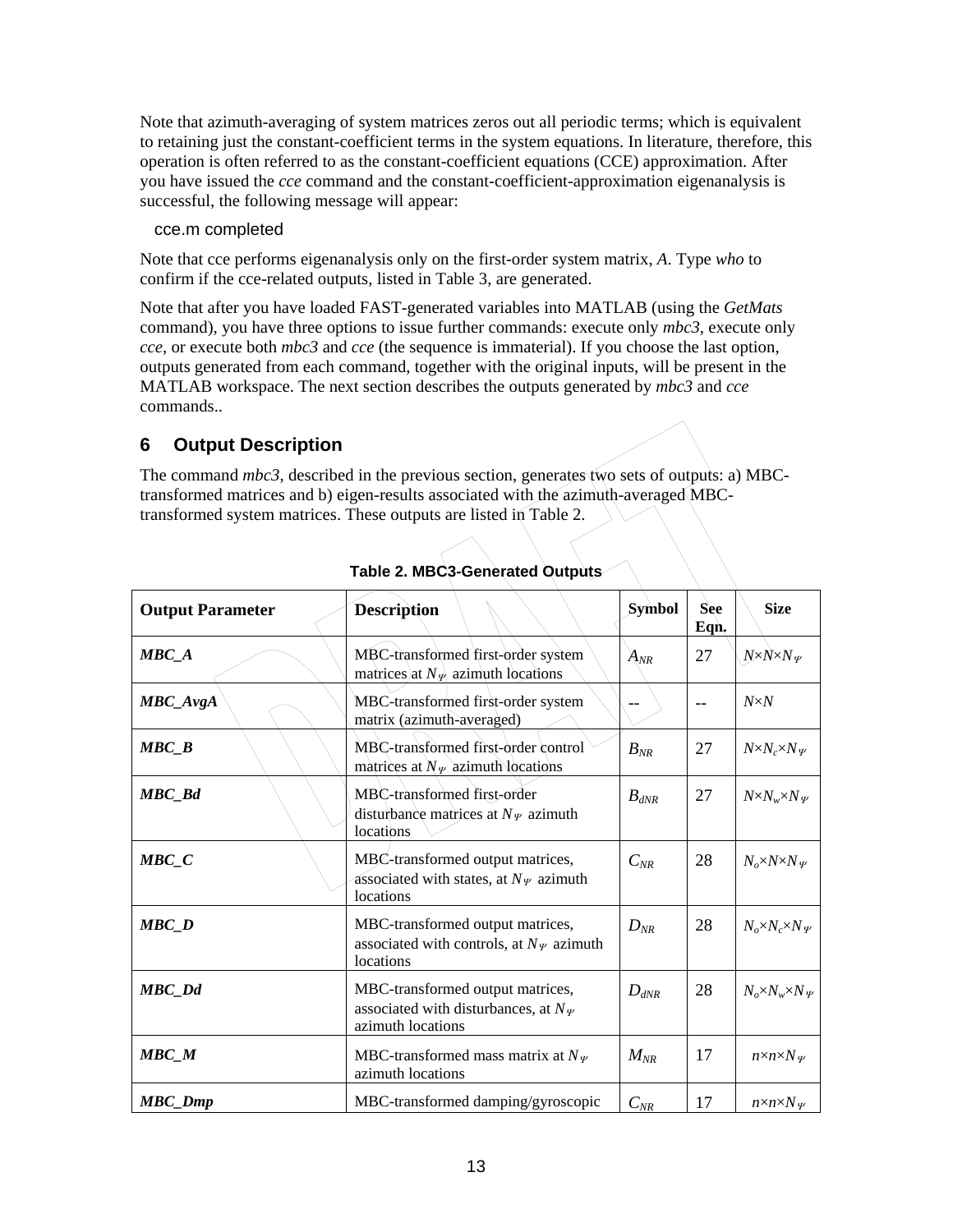|                               | matrix at $N_{\varPsi}$ azimuth locations                                                                                                           |           |                   |                                     |
|-------------------------------|-----------------------------------------------------------------------------------------------------------------------------------------------------|-----------|-------------------|-------------------------------------|
| $\textit{MBC\_K}$             | MBC-transformed stiffness matrix at $N_{\varPsi}$<br>azimuth locations                                                                              | $K_{NR}$  | 17                | $n \times n \times N_{\mathcal{V}}$ |
| $\textit{MBC}_F$              | MBC-transformed second-order control<br>matrices at $N_{\varPsi}$ azimuth locations                                                                 | $F_{NR}$  | 17                | $n \times N_c \times N_{\varphi}$   |
| MBC_Fd                        | MBC-transformed second-order<br>disturbance matrices at $N_{\varPsi}$ azimuth<br>locations                                                          | $F_{dNR}$ | 17                | $n \times N_w \times N_\Psi$        |
| $\textit{MBC}_\textit{Vc}$    | Second -order output matrices associated<br>with velocities at $N_{\varphi}$ azimuth locations                                                      | $C_{vNR}$ | 18                | $N_o \times n \times N_\Psi$        |
| $\textit{MBC\_Dc}$            | Second -order output matrices associated<br>with displacements at $N_{\varPsi}$ azimuth<br>locations                                                | $C_{dNR}$ | 18                | $N_o \times n \times N_\Psi$        |
| <b>MBC_DampedFrequency</b>    | MBC-transformed and azimuth-<br>averaged system damped frequencies<br>in rad/sec                                                                    | $- -$     |                   | $M \times I$                        |
| MBC_DampedFrequencyHz         | MBC-transformed and azimuth-<br>averaged system damped frequencies<br>in Hz                                                                         |           |                   | $M \times I$                        |
| <b>MBC_DampingRatio</b>       | MBC-transformed and azimuth-<br>averaged system damping ratios                                                                                      |           |                   | $M \times I$                        |
| <b>MBC_DecrementRate</b>      | MBC-transformed and azimuth-<br>averaged system decrement rates                                                                                     |           |                   | $M \times I$                        |
| <b>MBC_EigenVects</b>         | $MBC$ -transformed and azimuth-<br>averaged system eigenvectors                                                                                     |           | $-$               | $N \!\!\times\!\! N$                |
| <b>MBC_Evals</b>              | MBC-transformed and azimuth-<br>averaged system eigenvalues                                                                                         | $-$       | $-$               | $N \times I$                        |
| <b>MBC_ModeShapeMagnitude</b> | MBC-transformed and azimuth-<br>averaged system modal amplitudes                                                                                    | $-$       | $-$               | $n \times M$                        |
| MBC_ModeShapePhaseDeg         | MBC-transformed and azimuth-<br>averaged modal phases (deg)                                                                                         |           |                   | $n \times M$                        |
| <b>MBC_NaturalFrequency</b>   | MBC-transformed and azimuth-<br>averaged natural frequencies in<br>rad/sec                                                                          | $-$       | $\qquad \qquad -$ | $M \times I$                        |
| MBC_NaturalFrequencyHz        | MBC-transformed and azimuth-<br>averaged natural frequencies in Hz                                                                                  | $-$       | $\qquad \qquad -$ | $M \times I$                        |
| cc                            | MBC-transformed and azimuth-<br>averaged system eigenvalues<br>(showing complex conjugate<br>eigenvalues only with non-negative<br>imaginary parts) |           |                   | $M \times I$                        |
| <b>MBC_eigenVects</b>         | MBC-transformed and azimuth-<br>averaged system eigenvectors                                                                                        | $- -$     | $-\,-$            | $n \times M$                        |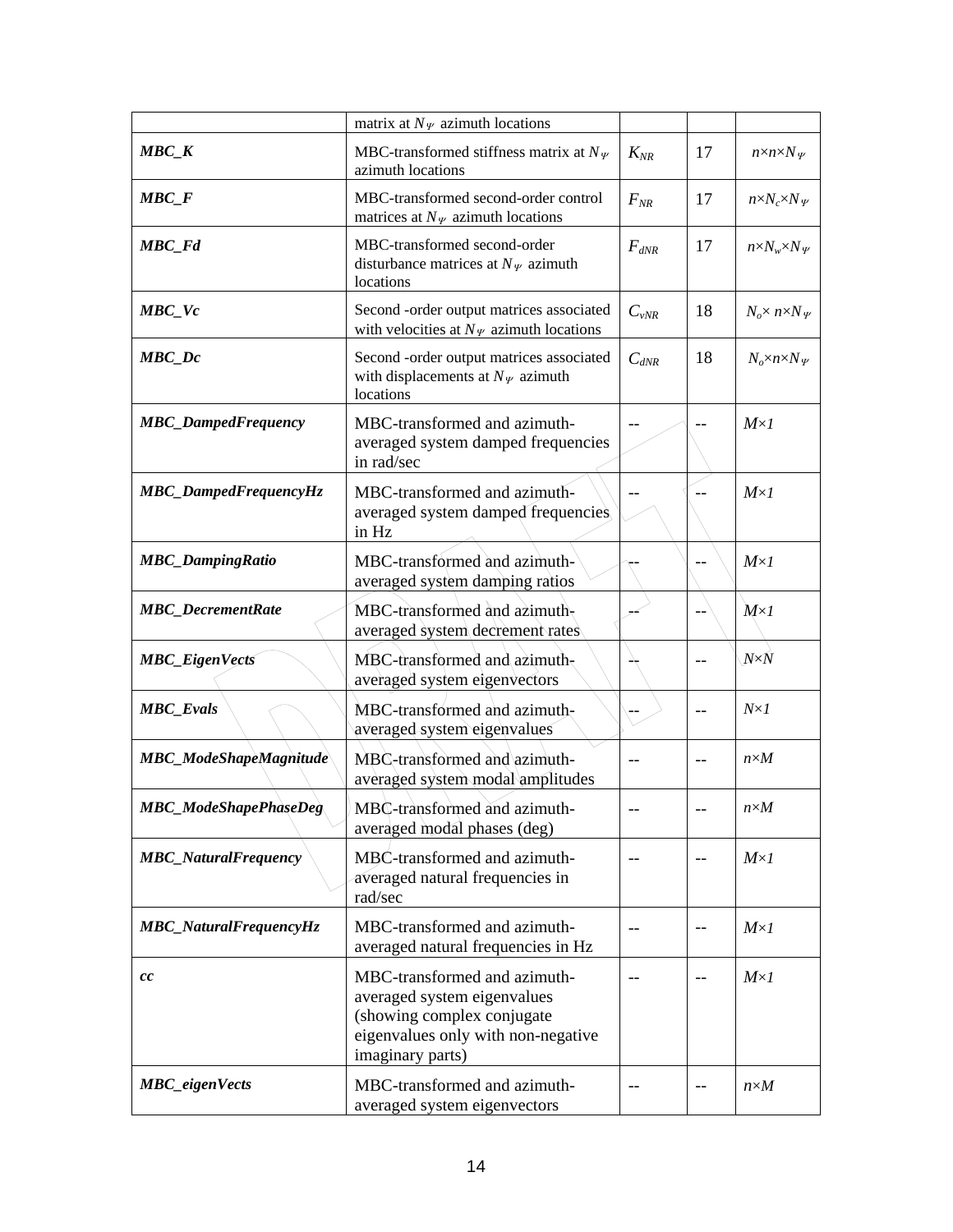<span id="page-16-0"></span>

| MR/<br>W1Tr<br>ч.<br>40.1 |  |  |  |
|---------------------------|--|--|--|
|---------------------------|--|--|--|

Symbols in the fifth column identify sizes of the MBC3-generated outputs. All symbols, except *M*, are defined in Section 4. Before we define *M*, note that eigenvalues of a real system matrix appear as real or as complex conjugate values. A pair of complex conjugate eigenvalues refers to the same mode. Only one of these conjugate eigenvalues, say the eigenvalue with the positive imaginary part, suffices to yield modal frequency and damping; the other eigenvalue, the one with the negative imaginary part, does not provide any additional information. Accordingly, we output eigen-results corresponding to only those eigenvalues which are either real or have positive imaginary parts. Now, we are ready to define  $M$ ; it equals  $N-m_n$ , where  $m_n$  is the number of eigenvalues with negative imaginary parts. Thus, elements of vectors *MBC\_DampedFrequency*, *MBC\_DampedFrequencyHz*, *MBC\_DampingRatio*, *MBC\_DecrementRate, MBC\_NaturalFrequency, MBC\_NaturalFrequencyHz*, and *MBC\_eigenVals* correspond to those eigenvalues whose imaginary parts are either zero or positive.

The command *cce*, as described in the previous section, generates azimuth-averaged system matrix *A* and its eigen-results. Table 3 lists these outputs.

| <b>Output Parameter</b>      | <b>Description</b>                                            | <b>Size</b>  |
|------------------------------|---------------------------------------------------------------|--------------|
| AvgEigenvectors              | Eigenvectors of azimuth-averaged system matrix                | $N \times N$ |
| AvgEvals                     | Eigenvalues of azimuth-averaged system matrix                 | $N \times I$ |
| <b>AvgeigenVects</b>         | Eigenvectors of azimuth-averaged system matrix                | $n \times M$ |
| <b>AvgeigenVals</b>          | Eigenvalues of azimuth-averaged system matrix                 | $M \times I$ |
| AvgDampedFrequency           | Damped frequencies of azimuth-averaged system matrix (rad/s)  | $M \times I$ |
| AvgDampedFrequencyHz         | Damped frequencies of azimuth-averaged system matrix (Hz)     | $M \times I$ |
| <b>AvgNaturalFrequency</b>   | Natural frequencies of azimuth-averaged system matrix (rad/s) | $M \times I$ |
| AvgNaturalFrequencyHz        | Natural frequencies of azimuth-averaged system matrix (Hz)    | $M \times I$ |
| <b>AvgDecrementRate</b>      | Decrement rates of azimuth-averaged system matrix             | $M \times I$ |
| <b>AvgDampingRatio</b>       | Damping ratios of azimuth-averaged system matrix              | $M \times I$ |
| <b>AvgModeShapeMagnitude</b> | Modal amplitudes of azimuth-averaged system matrix            | $n \times M$ |
| AvgModeShapePhaseDeg         | Modal phases of azimuth-averaged system matrix (deg)          | $n \times M$ |

**Table 3. CCE-Generated Outputs** 

The decrement rates, listed in Tables 2 and 3, are simply the negatives of the real parts of the associated eigenvalues. We recommend that these rates be used while presenting stability analysis results. Alternately, damping ratios may be used. However, problem can arise if an eigenvalue has zero imaginary part (i.e., it represents a rigid-body mode); in such a case, the damping ratio would be either infinity or indeterminate.

# **7 Downloading and Verifying MBC-Specific Files**

MATLABS scripts required to carry out the MBC operation are *mbc3.m*, *eianalysis.m, get\_new\_seq.m, and row\_col\_xtion.m*. The *mbc3.m* is the main script and calls the other three. The script *GetMats.m* is required to load select contents of the FAST-generated linear-data output file to the MATLAB workspace. The *cce.m* script is not required for MBC. It is, however,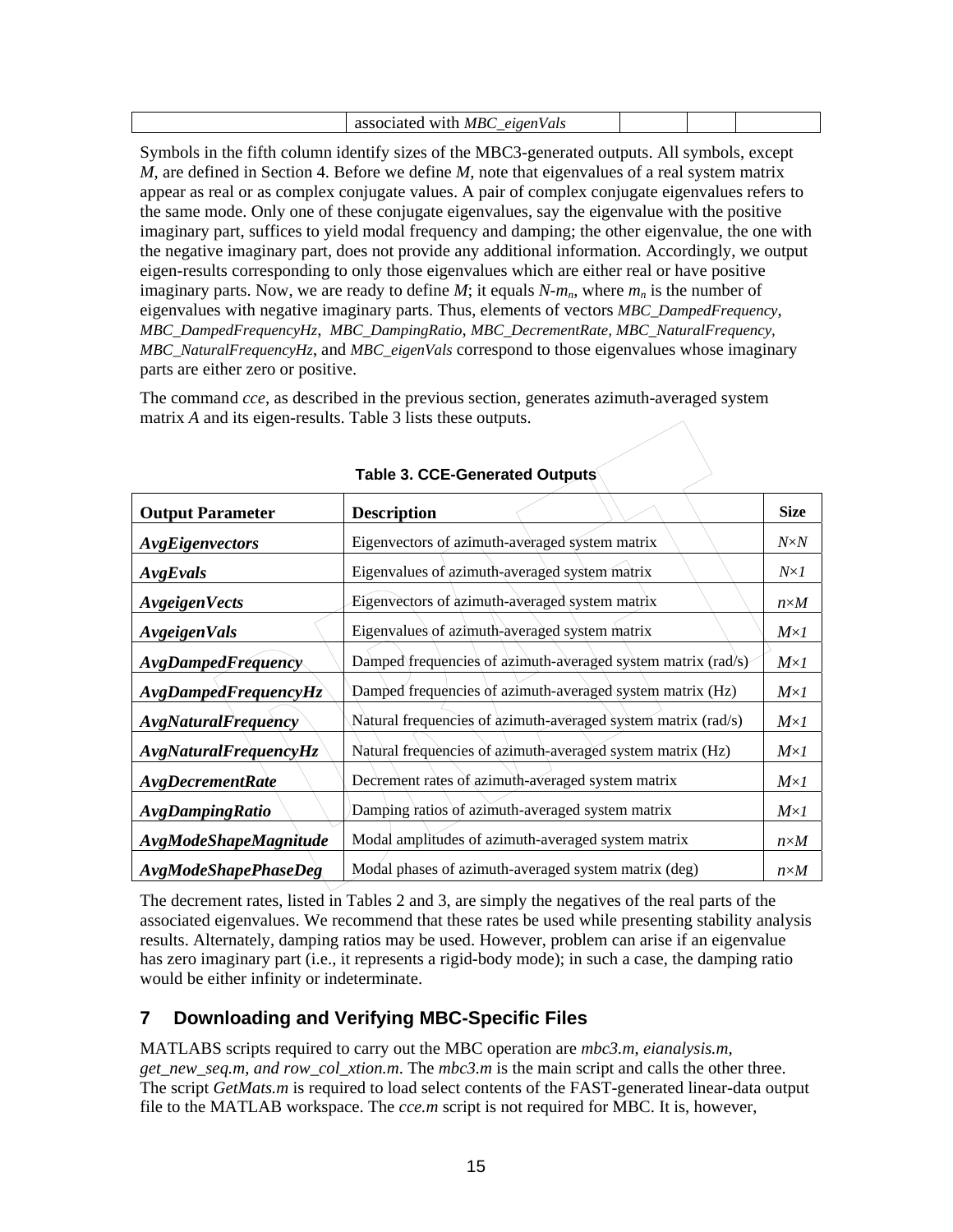<span id="page-17-0"></span>included to allow an interested user to obtain eigen-results of an azimuth-averaged system matrix. The *cce.m* script calls *eianalysis.m* to perform eigenanalysis. These scripts, along with sample I/O files and this manual, may be downloaded from our website:

#### *<http://wind.nrel.gov/designcodes/postprocessors/>*

If the download is successful, you should see the main folder named *MBC* and two subfolders named *Source* and *CertTest*. The main folder contains the user's manual. The *Source* subfolder contains the MATLAB scripts required for MBC and CCE operations. The *CertTest* subfolder contains a test input file named *test01.lin* and a subfolder named *TestFiles*. The file *test01.lin* was generated by FAST with options to output  $1<sup>st</sup>$ -order state matrices including control, disturbance and output matrices. You may open this file to examine these matrices and supporting information describing state vectors, number of azimuth steps, etc (for a description of the contents of this file, see FAST user's manual, which is available on our website). Currently, we have only one test input file; we will include more in the future. The subfolder *TestFiles* contains the output file *Filetest01.mat*, which is a MATLAB binary file generated using the sequence of commands *GetMats*, *mbc3*, and *cce* described in Section 5. If you are curious, you may load this file into MATLAB and examine its contents (Tables 1-3 provide a description of these contents).

To verify that you have successfully loaded the required files, set the pathname to the CertTest subfolder in your MATLAB workspace. Next issue the command: *CertTest*. This command performs MBC and CCE operations and compares the outputs resulting from these operations with those in the provided *Filetest01.mat* output file. The results of this comparison are displayed in the MATLAB workspace. '*No difference*' displayed for all variables implies successful verification. Now you may use FAST to generate state matrices for a turbine of your interest and follow steps described in Section 5 to perform MBC or CCE or both.

# **8 Future Plans**

Though the MBC formulation developed in this paper assumes a three-bladed turbine, the formulation is general enough to be readily extendable to a turbine with more than three blades. In future, depending on demand by the users, we will update both the theory basis and the scripts to accommodate rotors with three or more blades. Note that we will exclude two-bladed rotors because, even though an MBC-like transformation is theoretically possible for a two-bladed rotor; such a transformation will not provide any of the benefits listed in Section 1.

As mentioned earlier, the current MBC scripts work with FAST only. The future versions will accept data (state matrices, etc) from any rotary-system aeroelastic code. We will also write a FORTRAN-based MBC utility and integrate it into FAST. This will allow a user to invoke MBC operation directly from the FAST input file.

Finally, we will update the theory basis to explain the filtering operation of MBC and include additional I/O files to demonstrate this operation. We will also include results to show application of MBC to rotor with dissimilar blades.

#### **Acknowledgments**

Thanks to Sandy Butterfield for motivating the development of MBC3. Thanks also to Bonnie Jonkman for her help with writing the code certification script and to Marshall Buhl for his help with uploading the MBC files to our website. DOE supported this work under contract number DE-AC36-83CH10093.